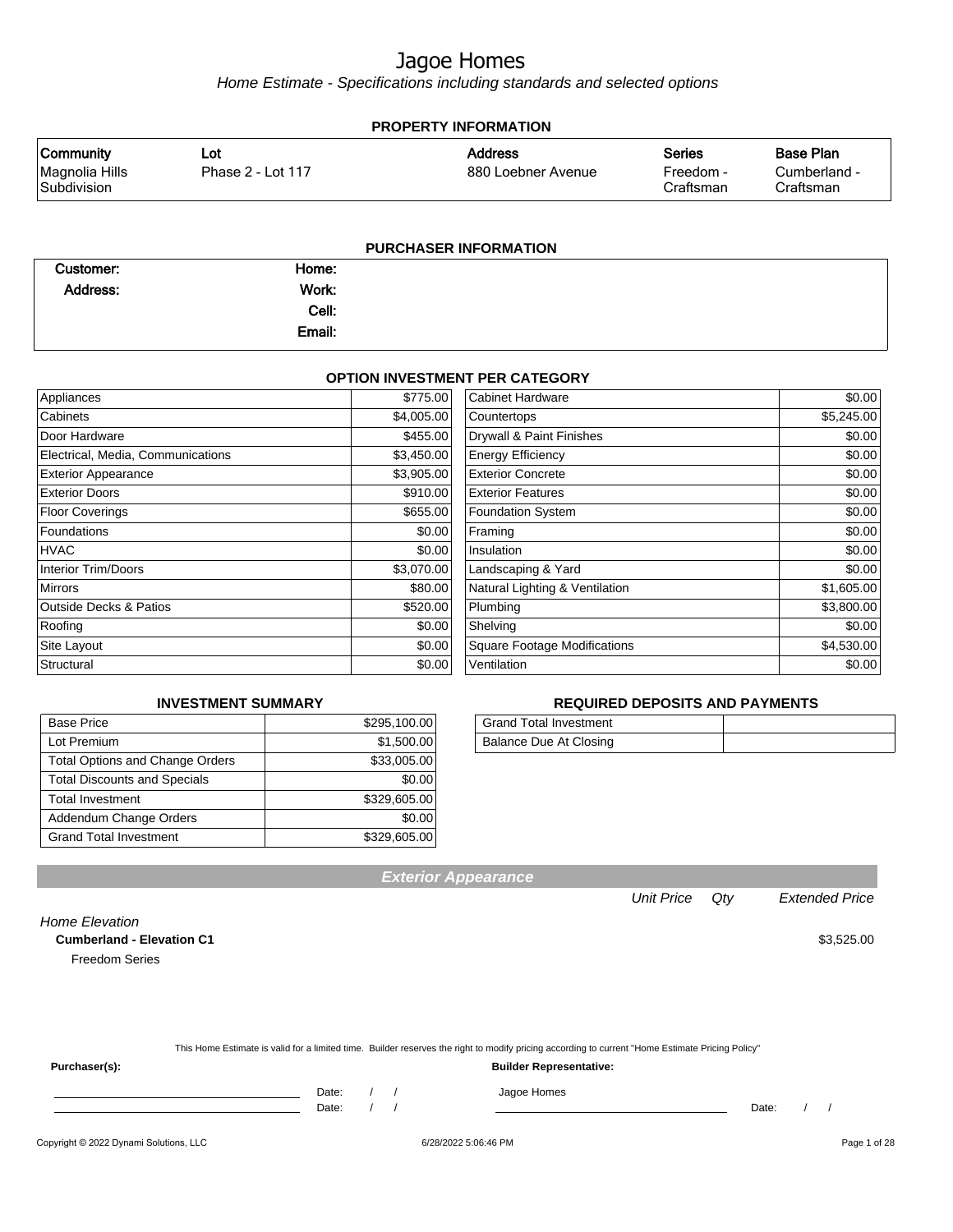Home Estimate - Specifications including standards and selected options

|                                                                                          |                                                                                                                                                                                                                            | <b>PROPERTY INFORMATION</b>                                                                                                                                                        |                                         |     |                                               |
|------------------------------------------------------------------------------------------|----------------------------------------------------------------------------------------------------------------------------------------------------------------------------------------------------------------------------|------------------------------------------------------------------------------------------------------------------------------------------------------------------------------------|-----------------------------------------|-----|-----------------------------------------------|
| Community<br>Magnolia Hills<br>Subdivision                                               | Lot<br>Phase 2 - Lot 117                                                                                                                                                                                                   | <b>Address</b><br>880 Loebner Avenue                                                                                                                                               | <b>Series</b><br>Freedom -<br>Craftsman |     | <b>Base Plan</b><br>Cumberland -<br>Craftsman |
|                                                                                          |                                                                                                                                                                                                                            | <b>Exterior Appearance</b>                                                                                                                                                         |                                         |     |                                               |
|                                                                                          |                                                                                                                                                                                                                            |                                                                                                                                                                                    | <b>Unit Price</b>                       | Qty | <b>Extended Price</b>                         |
| <b>Home Exterior Brick</b><br><b>Brick Veneer Front - Per Plan</b><br><b>Brick Color</b> | Includes brick front of home. See plan for details. Does not include drop brick ledge.                                                                                                                                     |                                                                                                                                                                                    |                                         |     | Included in Price                             |
|                                                                                          | Selected Brick Color: Brownstone                                                                                                                                                                                           |                                                                                                                                                                                    |                                         |     | Included in Price                             |
| Drop Brick Ledge<br>Drop Brick Ledge, Included                                           |                                                                                                                                                                                                                            |                                                                                                                                                                                    |                                         |     | \$0.00                                        |
| <b>Brick Skirt</b><br><b>Brick Skirt</b>                                                 |                                                                                                                                                                                                                            |                                                                                                                                                                                    |                                         |     | \$0.00                                        |
| <b>Brick Color</b>                                                                       | Selected Brick Color: Brownstone                                                                                                                                                                                           |                                                                                                                                                                                    |                                         |     | Included in Price                             |
| <b>Address Stone</b><br><b>Address Stone</b>                                             | Includes one 8"x16" address stone for front of the house. Street Number ONLY will be on the<br>stone. Location of address stone will be predetermined by builder.                                                          |                                                                                                                                                                                    |                                         |     | \$380.00                                      |
|                                                                                          |                                                                                                                                                                                                                            | <b>Foundation System</b>                                                                                                                                                           |                                         |     |                                               |
|                                                                                          |                                                                                                                                                                                                                            |                                                                                                                                                                                    | <b>Unit Price</b>                       | Qty | <b>Extended Price</b>                         |
| <b>Foundation System</b><br><b>Insulated Concrete Slab</b>                               |                                                                                                                                                                                                                            |                                                                                                                                                                                    |                                         |     | Included in Price                             |
|                                                                                          |                                                                                                                                                                                                                            | <b>Energy Efficiency</b>                                                                                                                                                           |                                         |     |                                               |
|                                                                                          |                                                                                                                                                                                                                            |                                                                                                                                                                                    | <b>Unit Price</b>                       | Qty | <b>Extended Price</b>                         |
| <b>HERS Rating</b>                                                                       | <b>HERS Rated Home (Less than 85 Score)</b><br>Note - Jagoe Homes receives all applicable rebates for energy efficiency, utilities,<br>manufacturers, etc. Rebates have been reflected as a discount in Base Price of Home |                                                                                                                                                                                    |                                         |     | Included in Price                             |
|                                                                                          |                                                                                                                                                                                                                            | <b>Square Footage Modifications</b>                                                                                                                                                |                                         |     |                                               |
|                                                                                          |                                                                                                                                                                                                                            |                                                                                                                                                                                    | <b>Unit Price</b>                       | Qty | <b>Extended Price</b>                         |
| <b>Square Footage Modifications</b>                                                      | <b>Convert Two-Story Foyer to 4th Bedroom</b>                                                                                                                                                                              |                                                                                                                                                                                    |                                         |     | \$4,530.00                                    |
|                                                                                          |                                                                                                                                                                                                                            |                                                                                                                                                                                    |                                         |     |                                               |
|                                                                                          |                                                                                                                                                                                                                            |                                                                                                                                                                                    |                                         |     |                                               |
| Purchaser(s):                                                                            |                                                                                                                                                                                                                            | This Home Estimate is valid for a limited time. Builder reserves the right to modify pricing according to current "Home Estimate Pricing Policy"<br><b>Builder Representative:</b> |                                         |     |                                               |

Copyright © 2022 Dynami Solutions, LLC <br>
6/28/2022 5:06:46 PM 6/28/2022 5:06:46 PM Page 2 of 28

Date: / / Jagoe Homes<br>Date: / / Jagoe Homes

Date: / / **Date: / / 2006** Date: / / **Date: / / / 2006** Date: / / / 2006 Date: / / / 2006 Date: / / / 2006 Date: / / / 2006 Date: / / / 2006 Date: / / / 2006 Date: / / / 2006 Date: / / / 2006 Date: / / / 2006 Date: / 2007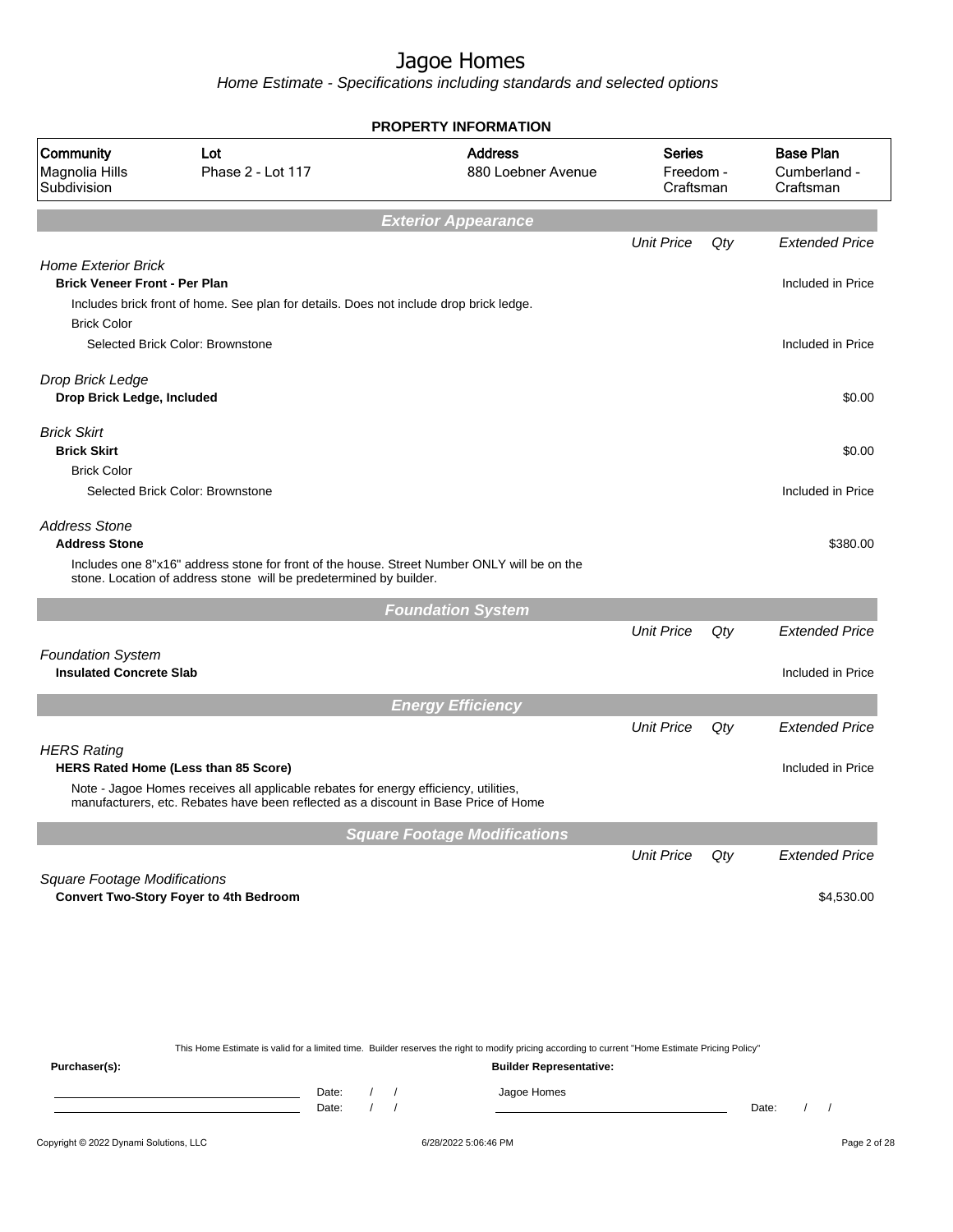Home Estimate - Specifications including standards and selected options

| <b>PROPERTY INFORMATION</b>                       |                                                                                                 |                                      |                                  |     |                                               |  |
|---------------------------------------------------|-------------------------------------------------------------------------------------------------|--------------------------------------|----------------------------------|-----|-----------------------------------------------|--|
| Community<br>Magnolia Hills<br>Subdivision        | Lot<br>Phase 2 - Lot 117                                                                        | <b>Address</b><br>880 Loebner Avenue | Series<br>Freedom -<br>Craftsman |     | <b>Base Plan</b><br>Cumberland -<br>Craftsman |  |
|                                                   |                                                                                                 | <b>Structural</b>                    |                                  |     |                                               |  |
|                                                   |                                                                                                 |                                      | <b>Unit Price</b>                | Qty | <b>Extended Price</b>                         |  |
| Concrete Slab<br>Barrier, Termite Warranty 1 year | Concrete Slab 4" thick (avg), 3500 psi, Slab fill 6" minimum, 6 mil polyethylene Vapor          |                                      |                                  |     | Included in Price                             |  |
| <b>Foundation Block</b>                           | Block Size - Dropped Brick Ledge 12"x8"x16" & 8"x8"x16"                                         |                                      |                                  |     | \$0.00                                        |  |
| <b>Foundation Drain</b>                           | <b>Foundation Drain - Gravel French Drain</b>                                                   |                                      |                                  |     | Included in Price                             |  |
|                                                   |                                                                                                 | <b>Outside Decks &amp; Patios</b>    |                                  |     |                                               |  |
|                                                   |                                                                                                 |                                      | <b>Unit Price</b>                | Qty | <b>Extended Price</b>                         |  |
|                                                   | Outside Retreat Concrete Patio or Covered Patio<br>12' Wide x 12' Deep Concrete Patio, 3500 psi |                                      |                                  |     | \$520.00                                      |  |
| Finish                                            | Selected Finish: Broom Finish                                                                   |                                      |                                  |     | Included in Price                             |  |
|                                                   |                                                                                                 | <b>Exterior Doors</b>                |                                  |     |                                               |  |
|                                                   |                                                                                                 |                                      | <b>Unit Price</b>                | Qty | Extended Price                                |  |
| Front Entry Door                                  | HD Smooth Steel 3/0 Painted 4 Lite Hollister MHD-404-S04-1                                      |                                      |                                  |     | \$240.00                                      |  |
| <b>Glass Pattern</b>                              | Consult with Design Coordinator for Glass Pattern, Door Handle, and Paint Selections.           |                                      |                                  |     |                                               |  |
|                                                   | Selected Glass Pattern: Clear                                                                   |                                      |                                  |     | Included in Price                             |  |
| 16' Craftsman Garage Overhead Door                | Carriage House Stamped 16x7 Garage Door                                                         |                                      |                                  |     | Included in Price                             |  |
| Color                                             | CHI 5250   Stamped Carriage House Steel   Includes Decorative Hardware                          |                                      |                                  |     |                                               |  |
| Selected Color: White                             |                                                                                                 |                                      |                                  |     | Included in Price                             |  |
| Dining Area Patio Door                            | Vinyl 6/0 Sliding Door w/ NO Grilles, Screen, and 1/0 Transom                                   |                                      |                                  |     | \$670.00                                      |  |
|                                                   | Vinyl 6/0 Sliding Door w/ NO Grilles, Screen, and 1/0 Transom                                   |                                      |                                  |     |                                               |  |
| Color<br>Selected Color: White                    |                                                                                                 |                                      |                                  |     | Included in Price                             |  |
| Garage-to-Home Door                               | HD Steel Smooth 2 Panel Square 2/8 x 6/8 Door                                                   |                                      |                                  |     | \$0.00                                        |  |

This Home Estimate is valid for a limited time. Builder reserves the right to modify pricing according to current "Home Estimate Pricing Policy"

**Purchaser(s): Builder Representative:** Date: / / Jagoe Homes<br>Date: / / Jagoe Homes Date: / / **Date: / / 2006** Date: / / / Date: / / /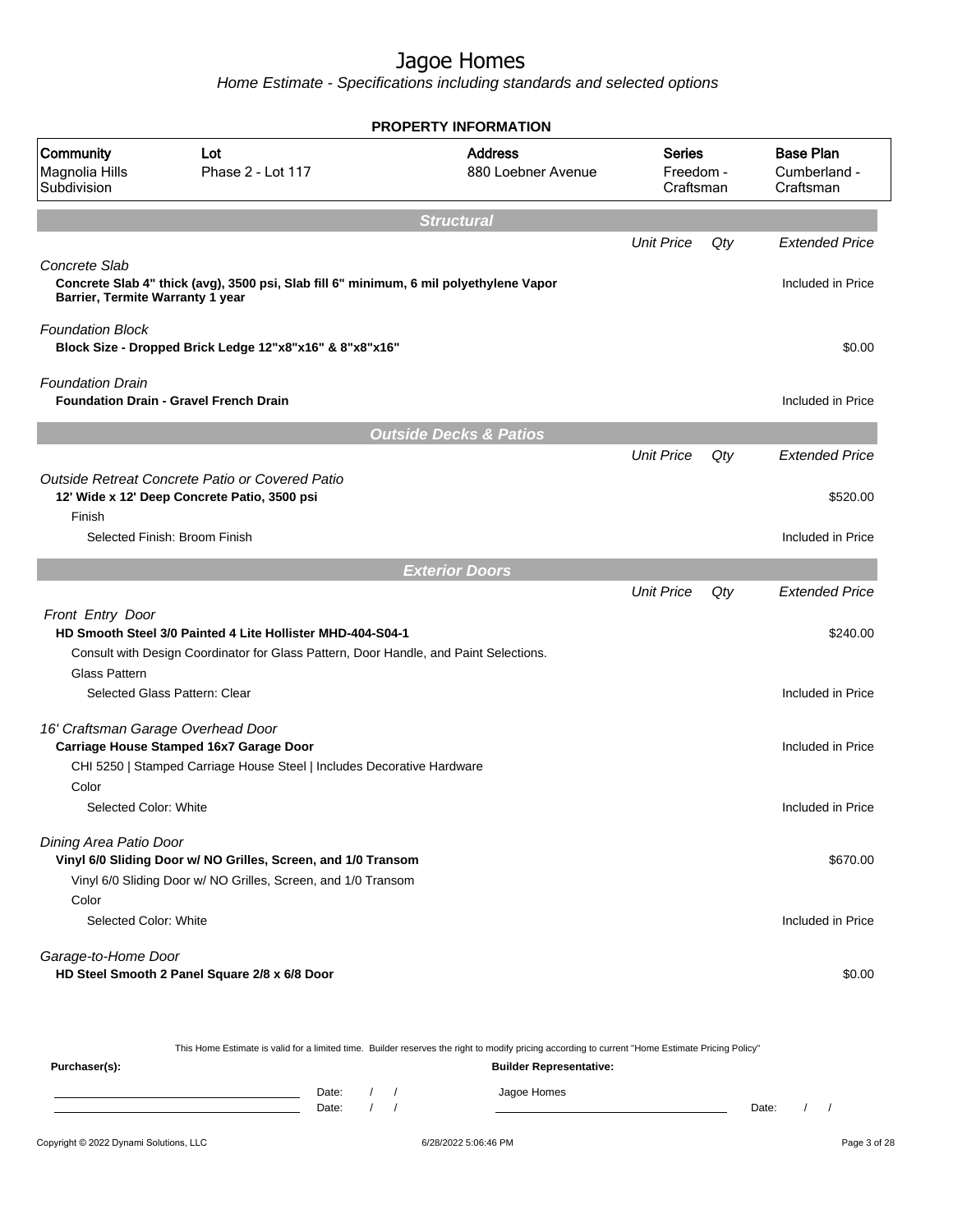Home Estimate - Specifications including standards and selected options

| <b>PROPERTY INFORMATION</b>                                                                                                                                                                                                                                                                               |                                                                                                                                                                                                                                                                                                                                                                     |                                           |                                  |     |                                               |
|-----------------------------------------------------------------------------------------------------------------------------------------------------------------------------------------------------------------------------------------------------------------------------------------------------------|---------------------------------------------------------------------------------------------------------------------------------------------------------------------------------------------------------------------------------------------------------------------------------------------------------------------------------------------------------------------|-------------------------------------------|----------------------------------|-----|-----------------------------------------------|
| Community<br>Magnolia Hills<br>Subdivision                                                                                                                                                                                                                                                                | Lot<br>Phase 2 - Lot 117                                                                                                                                                                                                                                                                                                                                            | <b>Address</b><br>880 Loebner Avenue      | Series<br>Freedom -<br>Craftsman |     | <b>Base Plan</b><br>Cumberland -<br>Craftsman |
|                                                                                                                                                                                                                                                                                                           |                                                                                                                                                                                                                                                                                                                                                                     | <b>Exterior Doors</b>                     |                                  |     |                                               |
| Garage-to-Home Door<br>Smooth Finish<br><b>Primed for Paint</b>                                                                                                                                                                                                                                           | Interior Door Paint Selection unless otherwise Specified                                                                                                                                                                                                                                                                                                            |                                           | <b>Unit Price</b>                | Qty | <b>Extended Price</b>                         |
| Garage Door Opener                                                                                                                                                                                                                                                                                        | Garage Door Opener(s) with 2 Transmitters                                                                                                                                                                                                                                                                                                                           |                                           |                                  |     | Included in Price                             |
|                                                                                                                                                                                                                                                                                                           |                                                                                                                                                                                                                                                                                                                                                                     | <b>Natural Lighting &amp; Ventilation</b> |                                  |     |                                               |
| <b>Entire Home Windows</b>                                                                                                                                                                                                                                                                                |                                                                                                                                                                                                                                                                                                                                                                     |                                           | <b>Unit Price</b>                | Qty | <b>Extended Price</b>                         |
| Vinyl Low E Single Hung Window w/ GBG & Half Screen<br>Vinyl Low E Single Hung Window w/ GBG & Half Screen. Glass is Clear unless otherwise<br>noted. Grilles are between the glass. Grille patterns will differ based on Home Series. Please<br>confirm with New Home Consultant.<br><b>Window Color</b> |                                                                                                                                                                                                                                                                                                                                                                     |                                           |                                  |     | Included in Price                             |
|                                                                                                                                                                                                                                                                                                           | Selected Window Color: White Exterior/White Interior                                                                                                                                                                                                                                                                                                                |                                           |                                  |     | Included in Price                             |
| <b>Entire Home Additional Windows</b><br><b>Screen</b><br>(Bonus Room 3)                                                                                                                                                                                                                                  | Additional 4034 (approx 44" W x 73" H) Vinyl Low E Single Hung Window w/ GBG & Half<br>Vinyl Low E Single Hung Window w/ GBG & Half Screen. Grilles are between the glass. Grille<br>patterns will differ based on Home Series. Please confirm with New Home Consultant.<br>Technical Specification: This option is not available for the finished room over garage |                                           |                                  |     | \$545.00                                      |
| <b>Window Color</b>                                                                                                                                                                                                                                                                                       |                                                                                                                                                                                                                                                                                                                                                                     |                                           |                                  |     |                                               |
|                                                                                                                                                                                                                                                                                                           | Selected Window Color: White                                                                                                                                                                                                                                                                                                                                        |                                           |                                  |     | Included in Price                             |
|                                                                                                                                                                                                                                                                                                           | Entire Home Extended Jambs and Casing<br><b>Extended Jambs and Casing (No Window Stool) Package for Windows</b>                                                                                                                                                                                                                                                     |                                           |                                  |     | Included in Price                             |
|                                                                                                                                                                                                                                                                                                           | Includes extended jambs and casing on all additional windows                                                                                                                                                                                                                                                                                                        |                                           |                                  |     |                                               |
|                                                                                                                                                                                                                                                                                                           | Extended Jambs and Casing for Additional Windows<br>Extended Jambs and Casing (No Window Stool) Package for Windows<br>Includes extended jambs and casing on all additional windows                                                                                                                                                                                 |                                           |                                  |     | Included in Price                             |
|                                                                                                                                                                                                                                                                                                           |                                                                                                                                                                                                                                                                                                                                                                     |                                           |                                  |     |                                               |

This Home Estimate is valid for a limited time. Builder reserves the right to modify pricing according to current "Home Estimate Pricing Policy"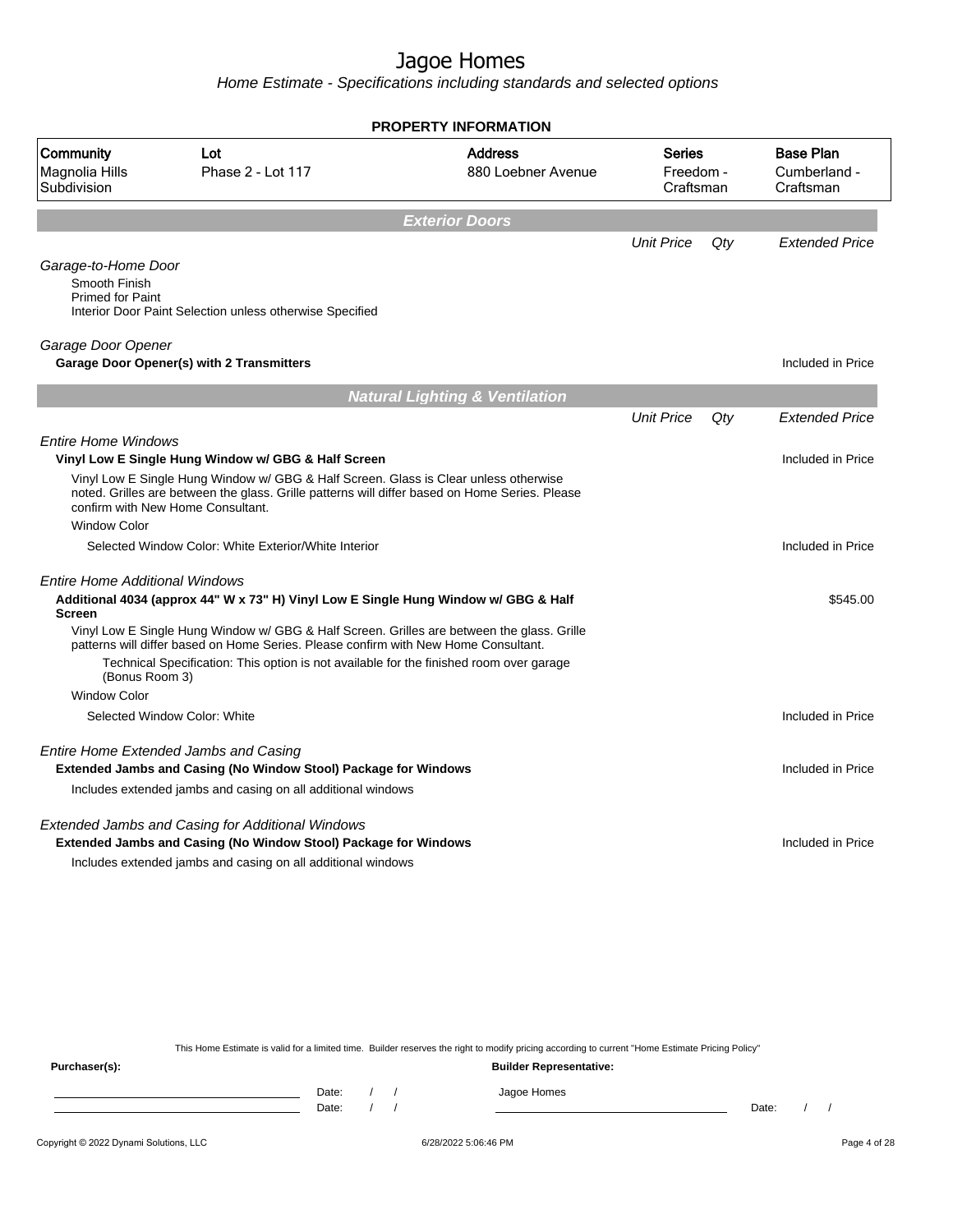|                                                   |                                                                                                                                                                                         | <b>PROPERTY INFORMATION</b>                                                                                                                      |                                  |       |                                               |
|---------------------------------------------------|-----------------------------------------------------------------------------------------------------------------------------------------------------------------------------------------|--------------------------------------------------------------------------------------------------------------------------------------------------|----------------------------------|-------|-----------------------------------------------|
| <b>Community</b><br>Magnolia Hills<br>Subdivision | Lot<br>Phase 2 - Lot 117                                                                                                                                                                | <b>Address</b><br>880 Loebner Avenue                                                                                                             | Series<br>Freedom -<br>Craftsman |       | <b>Base Plan</b><br>Cumberland -<br>Craftsman |
|                                                   |                                                                                                                                                                                         | <b>Natural Lighting &amp; Ventilation</b>                                                                                                        |                                  |       |                                               |
|                                                   |                                                                                                                                                                                         |                                                                                                                                                  | <b>Unit Price</b>                | Qty   | <b>Extended Price</b>                         |
| Entire Home Fixed Window/Transom                  | Vinyl Fixed Glass Transom 4 Lite ST2020 (Approx 24"W x 23"H) (N/A for SHOWER)                                                                                                           |                                                                                                                                                  | \$210.00                         | 4     | \$840.00                                      |
| N/A for use in SHOWER.                            | Vinyl Fixed Glass 4 Lite Approx 24"W x 23"H Window. Placement predetermined per plan.<br>See New Home Consultant for details.                                                           |                                                                                                                                                  |                                  |       |                                               |
|                                                   | Technical Specification: ST2020 (23-3/8" x 22-5/8")                                                                                                                                     |                                                                                                                                                  |                                  |       |                                               |
| <b>Glass Pattern</b>                              |                                                                                                                                                                                         |                                                                                                                                                  |                                  |       |                                               |
|                                                   | Selected Glass Pattern: Clear                                                                                                                                                           |                                                                                                                                                  |                                  |       | Included in Price                             |
| 1- Laundry                                        | <b>Comments: 3 - Foyer</b>                                                                                                                                                              |                                                                                                                                                  |                                  |       |                                               |
| <b>Owner's Bath Window</b>                        |                                                                                                                                                                                         |                                                                                                                                                  |                                  |       |                                               |
| Window                                            | Owner's Bath - Vinyl Fixed Glass Transom ST2020 4 Lite Grille(Approx 24"W x 23"H)                                                                                                       |                                                                                                                                                  |                                  |       | \$220.00                                      |
|                                                   | Vinyl Fixed Glass 4 Lite Approx 24"W x 23"H Window. Placement predetermined per plan.<br>See New Home Consultant for details.<br>Technical Specification: V57ST2020 (23-3/8" x 22-5/8") |                                                                                                                                                  |                                  |       |                                               |
| <b>Glass Pattern</b>                              |                                                                                                                                                                                         |                                                                                                                                                  |                                  |       |                                               |
|                                                   | Selected Glass Pattern: Clear                                                                                                                                                           |                                                                                                                                                  |                                  |       | Included in Price                             |
|                                                   |                                                                                                                                                                                         |                                                                                                                                                  |                                  |       |                                               |
|                                                   |                                                                                                                                                                                         | <b>Exterior Concrete</b>                                                                                                                         |                                  |       |                                               |
|                                                   |                                                                                                                                                                                         |                                                                                                                                                  | <b>Unit Price</b>                | Qty   | <b>Extended Price</b>                         |
| <b>Exterior Concrete Driveway</b>                 | Driveway/Parking Double Garage: 16' 3" wide, 3500 psi                                                                                                                                   |                                                                                                                                                  |                                  |       | Included in Price                             |
| Finish                                            | Selected Finish: Broom Finish                                                                                                                                                           |                                                                                                                                                  |                                  |       | Included in Price                             |
|                                                   | Exterior Concrete - Front Porch & Sidewalk                                                                                                                                              |                                                                                                                                                  |                                  |       |                                               |
| Finish                                            | Exterior Concrete - Front Porch & Sidewalk, 3500 psi                                                                                                                                    |                                                                                                                                                  |                                  |       | Included in Price                             |
|                                                   | Selected Finish: Broom Finish                                                                                                                                                           |                                                                                                                                                  |                                  |       | Included in Price                             |
| <b>Exterior Concrete - City Sidewalk</b>          | Exterior Concrete - City Sidewalk, 3500 psi, Broom Finish                                                                                                                               |                                                                                                                                                  |                                  |       | Included in Price                             |
|                                                   |                                                                                                                                                                                         |                                                                                                                                                  |                                  |       |                                               |
|                                                   |                                                                                                                                                                                         | <b>Exterior Features</b>                                                                                                                         |                                  |       |                                               |
|                                                   |                                                                                                                                                                                         |                                                                                                                                                  | <b>Unit Price</b>                | Qty   | <b>Extended Price</b>                         |
| <b>Exterior Siding</b>                            | <b>Exterior Portfolio - Double 4" Vinyl Siding</b>                                                                                                                                      |                                                                                                                                                  |                                  |       | Included in Price                             |
| Color                                             |                                                                                                                                                                                         |                                                                                                                                                  |                                  |       |                                               |
| Selected Color: Clay                              |                                                                                                                                                                                         |                                                                                                                                                  |                                  |       | Included in Price                             |
|                                                   |                                                                                                                                                                                         | This Home Estimate is valid for a limited time. Builder reserves the right to modify pricing according to current "Home Estimate Pricing Policy" |                                  |       |                                               |
| Purchaser(s):                                     |                                                                                                                                                                                         | <b>Builder Representative:</b>                                                                                                                   |                                  |       |                                               |
|                                                   | Date:<br>the control of the control of the control of the control of<br>$\prime$<br>Date:                                                                                               | Jagoe Homes<br>$\prime$                                                                                                                          |                                  | Date: | $\sqrt{ }$<br>$\prime$                        |
| Copyright © 2022 Dynami Solutions, LLC            |                                                                                                                                                                                         | 6/28/2022 5:06:46 PM                                                                                                                             |                                  |       | Page 5 of 28                                  |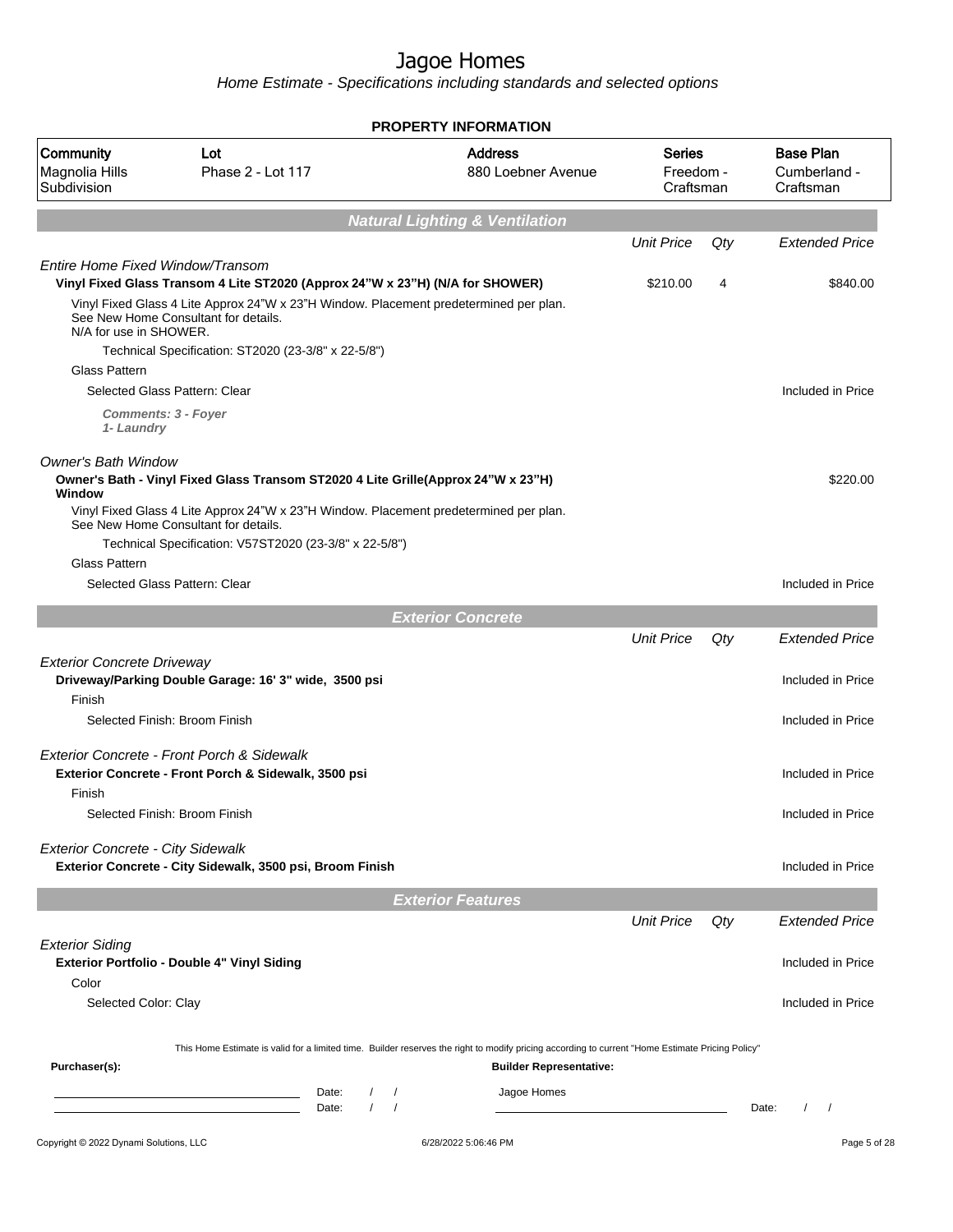Home Estimate - Specifications including standards and selected options

| PROPERTY INFORMATION                                                            |                                                                                                                                                                       |                                      |                                  |     |                                               |
|---------------------------------------------------------------------------------|-----------------------------------------------------------------------------------------------------------------------------------------------------------------------|--------------------------------------|----------------------------------|-----|-----------------------------------------------|
| Community<br>Magnolia Hills<br>Subdivision                                      | Lot<br>Phase 2 - Lot 117                                                                                                                                              | <b>Address</b><br>880 Loebner Avenue | Series<br>Freedom -<br>Craftsman |     | <b>Base Plan</b><br>Cumberland -<br>Craftsman |
|                                                                                 |                                                                                                                                                                       | <b>Exterior Features</b>             |                                  |     |                                               |
|                                                                                 |                                                                                                                                                                       |                                      | <b>Unit Price</b>                | Qty | <b>Extended Price</b>                         |
| <b>Exterior Bracket/Corbel</b>                                                  |                                                                                                                                                                       |                                      |                                  |     | Included in Price                             |
| Color                                                                           | Exterior Bracket(s), Corbel(s) Painted                                                                                                                                |                                      |                                  |     |                                               |
|                                                                                 | Selected Color: SW7006 Extra White (White Coordinate)                                                                                                                 |                                      |                                  |     | Included in Price                             |
| <b>Exterior Decorative Siding</b><br><b>Exterior Portfolio Perfection Shake</b> |                                                                                                                                                                       |                                      |                                  |     | Included in Price                             |
| Color                                                                           | Perfection shingles have a more finished appearance than a hand-split shake. They are<br>patterned from #1 Red Cedar and offer a cleaner and more uniform appearance. |                                      |                                  |     |                                               |
| Selected Color: Canyon                                                          |                                                                                                                                                                       |                                      |                                  |     | Included in Price                             |
| <b>Exterior Special Trim Areas</b><br>color selected.                           | Aluminum Wrapped Trim: Window Trim, Beams, Rake/Fascia, etc. Color will match Soffit                                                                                  |                                      |                                  |     | Included in Price                             |
|                                                                                 | See plan for details. Color will match Soffit Color Selected.                                                                                                         |                                      |                                  |     |                                               |
| <b>Exterior Vinyl Corner Trim(s)</b><br><b>Vinyl Corner Trim(s)</b>             |                                                                                                                                                                       |                                      |                                  |     | Included in Price                             |
| Color                                                                           |                                                                                                                                                                       |                                      |                                  |     |                                               |
| Selected Color: White                                                           |                                                                                                                                                                       |                                      |                                  |     | Included in Price                             |
| Fascia<br><b>Fascia Aluminum</b>                                                |                                                                                                                                                                       |                                      |                                  |     | Included in Price                             |
|                                                                                 | Color will match Soffit Color Selected                                                                                                                                |                                      |                                  |     |                                               |
| Soffit                                                                          |                                                                                                                                                                       |                                      |                                  |     |                                               |
| Soffit - Continuous Perforated Vinyl                                            |                                                                                                                                                                       |                                      |                                  |     | Included in Price                             |
| Color<br>Selected Color: White                                                  |                                                                                                                                                                       |                                      |                                  |     | Included in Price                             |
| Gutter                                                                          |                                                                                                                                                                       |                                      |                                  |     |                                               |
| Gutters Aluminum 5" (.027 gauge)                                                |                                                                                                                                                                       |                                      |                                  |     | Included in Price                             |
| Color<br>Selected Color: White                                                  |                                                                                                                                                                       |                                      |                                  |     | Included in Price                             |
|                                                                                 |                                                                                                                                                                       |                                      |                                  |     |                                               |
| Downspout                                                                       | Downspouts Aluminum 3" x 2" (.027 gauge)                                                                                                                              |                                      |                                  |     | Included in Price                             |
|                                                                                 |                                                                                                                                                                       |                                      |                                  |     |                                               |

This Home Estimate is valid for a limited time. Builder reserves the right to modify pricing according to current "Home Estimate Pricing Policy"

**Purchaser(s): Builder Representative:** Date: / / Jagoe Homes<br>Date: / / Jagoe Homes Date: / / **Date: / / 2006** Date: / / **Date: / / / 2006** Date: / / / 2006 Date: / / / 2006 Date: / / / 2006 Date: / / / 2006 Date: / / / 2006 Date: / / / 2006 Date: / / / 2006 Date: / / / 2006 Date: / / / 2006 Date: / 2007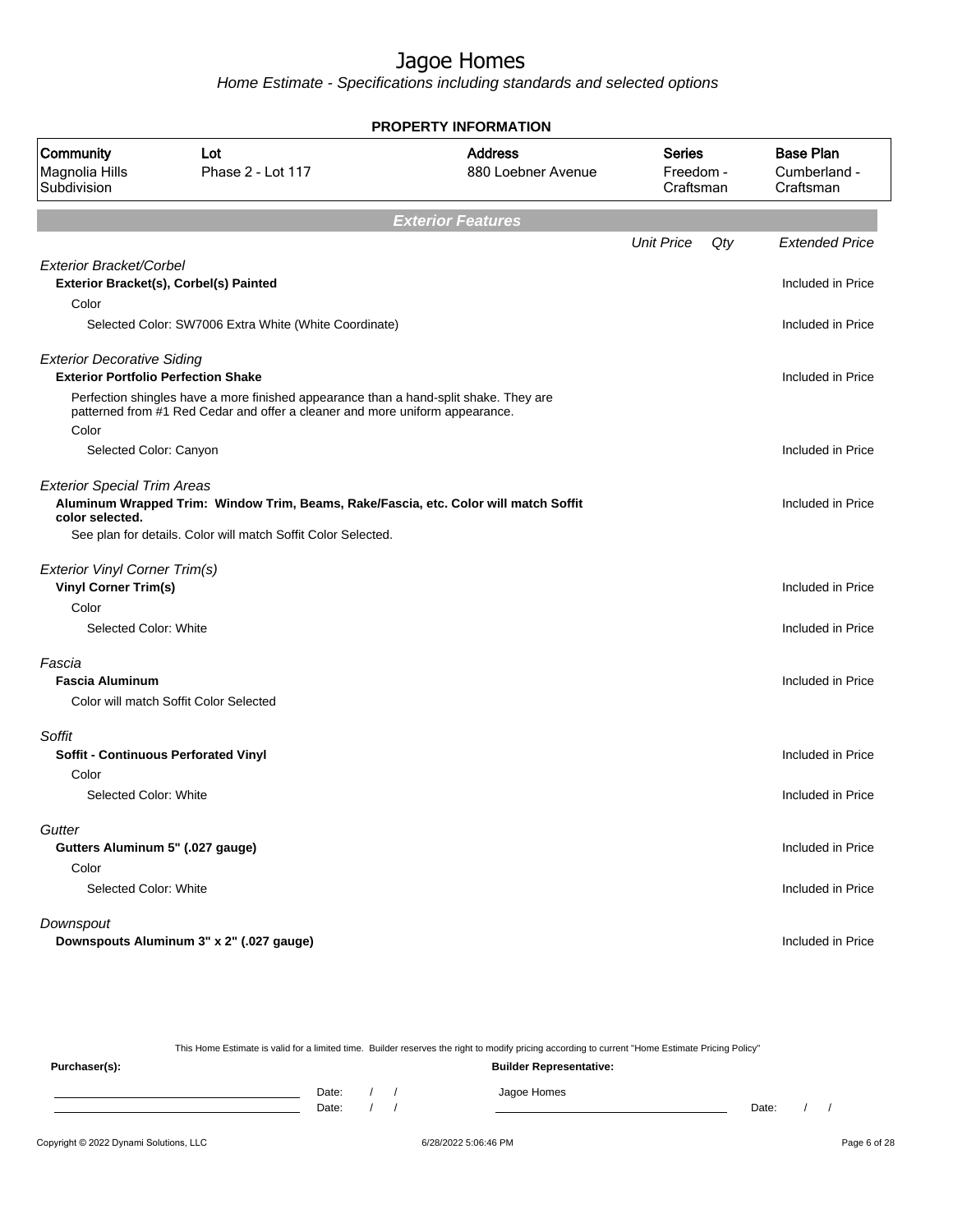|                                                            | <b>PROPERTY INFORMATION</b>                                                             |                                      |                                         |     |                                               |  |
|------------------------------------------------------------|-----------------------------------------------------------------------------------------|--------------------------------------|-----------------------------------------|-----|-----------------------------------------------|--|
| Community<br>Magnolia Hills<br>Subdivision                 | Lot<br>Phase 2 - Lot 117                                                                | <b>Address</b><br>880 Loebner Avenue | <b>Series</b><br>Freedom -<br>Craftsman |     | <b>Base Plan</b><br>Cumberland -<br>Craftsman |  |
|                                                            |                                                                                         | <b>Exterior Features</b>             |                                         |     |                                               |  |
|                                                            |                                                                                         |                                      | <b>Unit Price</b>                       | Qty | <b>Extended Price</b>                         |  |
| Splash Block<br>Splash Blocks 24" precast concrete         |                                                                                         |                                      |                                         |     | Included in Price                             |  |
| <b>Front Porch Post</b>                                    | (2) 16" Square Tapered Smooth Painted Columns on Cultured Stone Pier                    |                                      |                                         |     | \$0.00                                        |  |
| details.<br>Color                                          | Column paint and cultured stone to be selected. Placement predetermined. Check plan for |                                      |                                         |     |                                               |  |
|                                                            | Selected Color: SW7006 Extra White                                                      |                                      |                                         |     | Included in Price                             |  |
| <b>Cultured Stone Color</b>                                | Selected Cultured Stone Color: Ledgestone Wheat                                         |                                      |                                         |     | Included in Price                             |  |
| Flashing<br><b>Flashing see Plan Detail</b>                |                                                                                         |                                      |                                         |     | Included in Price                             |  |
| <b>Exterior Mailbox</b>                                    | <b>Centralized Mailbox - Cluster Box Unit</b>                                           |                                      |                                         |     | \$0.00                                        |  |
|                                                            |                                                                                         | <b>Roofing</b>                       |                                         |     |                                               |  |
|                                                            |                                                                                         |                                      | <b>Unit Price</b>                       | Qty | <b>Extended Price</b>                         |  |
| <b>Roof Felt</b>                                           | Synthetic Underlayment or Felt, Aluminum Drip Edge                                      |                                      |                                         |     | Included in Price                             |  |
| <b>Roof Shingles</b>                                       | 30 Year GAF Dimensional Roof Shingles                                                   |                                      |                                         |     | Included in Price                             |  |
| Roofing Color                                              |                                                                                         |                                      |                                         |     |                                               |  |
|                                                            | Selected Roofing Color: Charcoal                                                        |                                      |                                         |     | Included in Price                             |  |
| Roof Valley Material<br>Ice and Water Shield or Equivalent |                                                                                         |                                      |                                         |     | Included in Price                             |  |
| <b>Roof Flashing</b><br>Roof Flashing- required by design  |                                                                                         |                                      |                                         |     | Included in Price                             |  |
|                                                            |                                                                                         | <b>Insulation</b>                    |                                         |     |                                               |  |
|                                                            |                                                                                         |                                      | <b>Unit Price</b>                       | Qty | <b>Extended Price</b>                         |  |
| <b>Entire Home Foundation Insulation</b>                   | Foundation Perimeter 1"x24" Styrofoam R5.0                                              |                                      |                                         |     | Included in Price                             |  |
|                                                            |                                                                                         |                                      |                                         |     |                                               |  |

|               | This Home Estimate is valid for a limited time. Builder reserves the right to modify pricing according to current "Home Estimate Pricing Policy" |  |                                |       |  |
|---------------|--------------------------------------------------------------------------------------------------------------------------------------------------|--|--------------------------------|-------|--|
| Purchaser(s): |                                                                                                                                                  |  | <b>Builder Representative:</b> |       |  |
|               | Date:                                                                                                                                            |  | Jagoe Homes                    |       |  |
|               | Date:                                                                                                                                            |  |                                | Date: |  |
|               |                                                                                                                                                  |  |                                |       |  |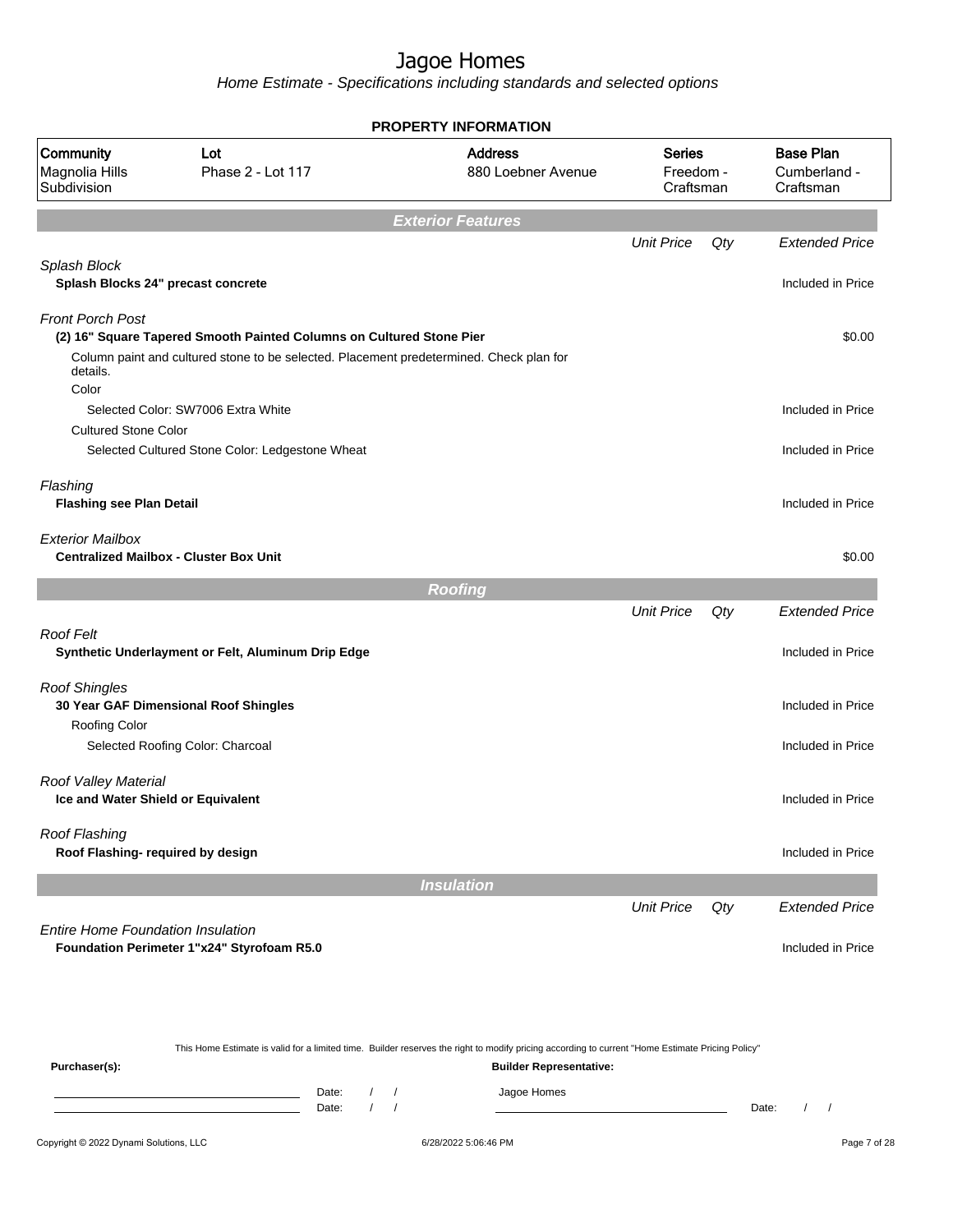Home Estimate - Specifications including standards and selected options

| <b>PROPERTY INFORMATION</b>                                                 |                                                                                                                                                                           |                                      |                                  |     |                                               |  |  |
|-----------------------------------------------------------------------------|---------------------------------------------------------------------------------------------------------------------------------------------------------------------------|--------------------------------------|----------------------------------|-----|-----------------------------------------------|--|--|
| Community<br>Magnolia Hills<br>Subdivision                                  | Lot<br>Phase 2 - Lot 117                                                                                                                                                  | <b>Address</b><br>880 Loebner Avenue | Series<br>Freedom -<br>Craftsman |     | <b>Base Plan</b><br>Cumberland -<br>Craftsman |  |  |
|                                                                             |                                                                                                                                                                           | <b>Insulation</b>                    |                                  |     |                                               |  |  |
|                                                                             |                                                                                                                                                                           |                                      | <b>Unit Price</b>                | Qty | <b>Extended Price</b>                         |  |  |
| Living Area Wall Insulation                                                 | Living Area Walls R15 Fiberglass Blown-In &/or Batt Wall System                                                                                                           |                                      |                                  |     | Included in Price                             |  |  |
| Living Area Ceiling Insulation                                              | Living Area Flat Ceiling R38 (Average) Blown-In Fiberglass                                                                                                                |                                      |                                  |     | Included in Price                             |  |  |
|                                                                             |                                                                                                                                                                           | <b>Drywall &amp; Paint Finishes</b>  |                                  |     |                                               |  |  |
|                                                                             |                                                                                                                                                                           |                                      | <b>Unit Price</b>                | Qty | <b>Extended Price</b>                         |  |  |
| <b>Interior Home Wall Finish</b>                                            | 1/2" Drywall   Finished, Primed, & Painted Smooth                                                                                                                         |                                      |                                  |     | Included in Price                             |  |  |
| <b>Interior Home Ceiling Finish</b><br><b>Drywall   Textured Throughout</b> |                                                                                                                                                                           |                                      |                                  |     | Included in Price                             |  |  |
|                                                                             | 1/2in Structural or 5/8in Drywall   Stomped Texture   White                                                                                                               |                                      |                                  |     |                                               |  |  |
|                                                                             | Garage Drywall and Finish Application<br>Two Car Garage   Drywall, Prime, & Paint<br>Entire Home Paint Color used unless otherwise specified under Additional Paint Color |                                      |                                  |     | Included in Price                             |  |  |
| <b>Mechanical Storage</b>                                                   |                                                                                                                                                                           |                                      |                                  |     |                                               |  |  |
| <b>Unfinished Drywall</b>                                                   |                                                                                                                                                                           |                                      |                                  |     | Included in Price                             |  |  |
| <b>Interior Wall Surfaces Paint</b>                                         |                                                                                                                                                                           |                                      |                                  |     |                                               |  |  |
|                                                                             | <b>Sherwin Williams Duration Latex   Flat</b>                                                                                                                             |                                      |                                  |     | Included in Price                             |  |  |
| Color                                                                       | Selected Color: SW7015 Repose Gray                                                                                                                                        |                                      |                                  |     | Included in Price                             |  |  |
| Sheen                                                                       |                                                                                                                                                                           |                                      |                                  |     |                                               |  |  |
| Selected Sheen: Flat                                                        |                                                                                                                                                                           |                                      |                                  |     | Included in Price                             |  |  |
| <b>Interior Trim &amp; Door Paint</b>                                       |                                                                                                                                                                           |                                      |                                  |     |                                               |  |  |
|                                                                             | Trim & Door   Sherwin Williams ProClassic Waterborne Acrylic   Semi-Gloss                                                                                                 |                                      |                                  |     | Included in Price                             |  |  |
| Color                                                                       |                                                                                                                                                                           |                                      |                                  |     |                                               |  |  |
|                                                                             | Selected Color: SW7006 Extra White                                                                                                                                        |                                      |                                  |     | Included in Price                             |  |  |
|                                                                             |                                                                                                                                                                           |                                      |                                  |     |                                               |  |  |

This Home Estimate is valid for a limited time. Builder reserves the right to modify pricing according to current "Home Estimate Pricing Policy"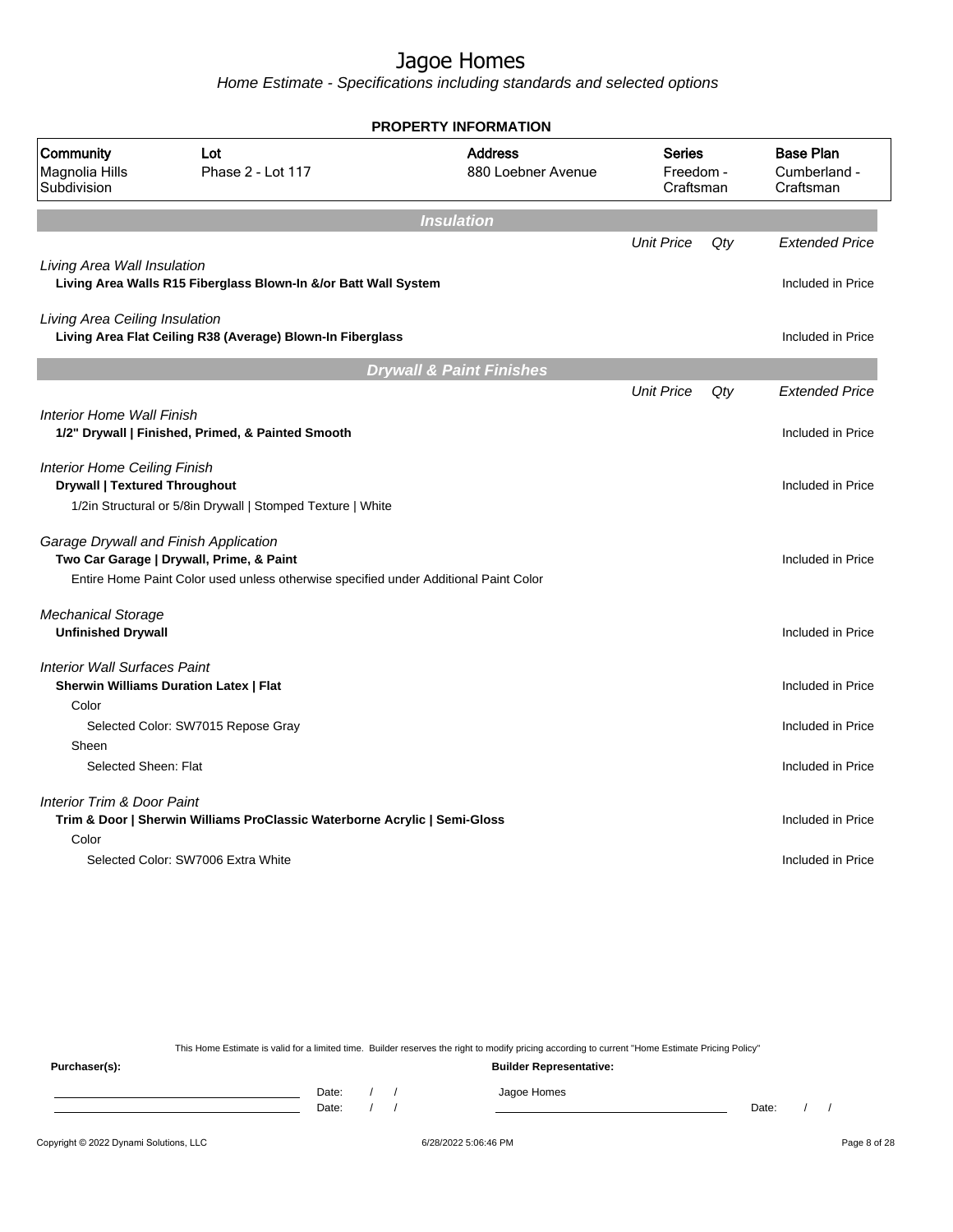Home Estimate - Specifications including standards and selected options

|                                                                               | <b>PROPERTY INFORMATION</b>                                                                                                                                                                                                                  |                                      |                                  |     |                                               |  |  |
|-------------------------------------------------------------------------------|----------------------------------------------------------------------------------------------------------------------------------------------------------------------------------------------------------------------------------------------|--------------------------------------|----------------------------------|-----|-----------------------------------------------|--|--|
| Community<br>Magnolia Hills<br>Subdivision                                    | Lot<br>Phase 2 - Lot 117                                                                                                                                                                                                                     | <b>Address</b><br>880 Loebner Avenue | Series<br>Freedom -<br>Craftsman |     | <b>Base Plan</b><br>Cumberland -<br>Craftsman |  |  |
|                                                                               |                                                                                                                                                                                                                                              | <b>Drywall &amp; Paint Finishes</b>  |                                  |     |                                               |  |  |
|                                                                               |                                                                                                                                                                                                                                              |                                      | <b>Unit Price</b>                | Qty | <b>Extended Price</b>                         |  |  |
| <b>Exterior Door Paint</b>                                                    |                                                                                                                                                                                                                                              |                                      |                                  |     |                                               |  |  |
| <b>Exterior Door Color   Latex</b>                                            |                                                                                                                                                                                                                                              |                                      |                                  |     | Included in Price                             |  |  |
| painted Interior Trim Color.                                                  | Paint color for all HINGED Exterior Doors, Including Front Door. Interior of door will be                                                                                                                                                    |                                      |                                  |     |                                               |  |  |
| Color                                                                         | Color Requests outside of Available Personal Options will be subject to approval.                                                                                                                                                            |                                      |                                  |     |                                               |  |  |
|                                                                               | Selected Color: SW7006 Extra White                                                                                                                                                                                                           |                                      |                                  |     | Included in Price                             |  |  |
|                                                                               |                                                                                                                                                                                                                                              | <b>Interior Trim/Doors</b>           |                                  |     |                                               |  |  |
|                                                                               |                                                                                                                                                                                                                                              |                                      | <b>Unit Price</b>                | Qty | <b>Extended Price</b>                         |  |  |
| <b>Entire Home Interior Doors</b><br>Smooth Finish<br><b>Primed for Paint</b> | Interior Door Units, Hollow Core, 6/8 Tall, 2 Panel Square, Smooth                                                                                                                                                                           |                                      |                                  |     | \$0.00                                        |  |  |
| Baseboard 4 1/4"                                                              | Entire Home Craftsman Style Trim Package<br>Craftsman Interior Flat Door Casing 3 1/2", Interior Flat Window Trim 3 1/2", Interior Flat<br>Door & Window Casing: 3 1/2" 1015M   Base: 4 1/4"<br>Base installed in Finished Living Areas Only |                                      |                                  |     | \$660.00                                      |  |  |
| <b>Open Stairway with Balusters</b>                                           |                                                                                                                                                                                                                                              |                                      |                                  |     |                                               |  |  |
|                                                                               | 1 1/2 Open Steps w/Wrought Iron Balusters, Oak Handrail & Newel Post, Carpet Runner                                                                                                                                                          |                                      |                                  |     | \$1,120.00                                    |  |  |
| otherwise specified                                                           | Exposed Step End, Newel Post, Rosette, Hand Rail to be Stained. Skirt Board & Risers to be<br>painted Interior Trim Color. Carpet Steps to be Entire Home Carpet Selection unless                                                            |                                      |                                  |     |                                               |  |  |
| Pattern                                                                       |                                                                                                                                                                                                                                              |                                      |                                  |     |                                               |  |  |
| <b>Stain Color</b>                                                            | Selected Pattern: Straight                                                                                                                                                                                                                   |                                      |                                  |     | Included in Price                             |  |  |
|                                                                               | Selected Stain Color: MW407 Smokewood                                                                                                                                                                                                        |                                      |                                  |     | Included in Price                             |  |  |
|                                                                               |                                                                                                                                                                                                                                              |                                      |                                  |     |                                               |  |  |
| be moved. See plans for details.<br>See Plans for Details                     | Built In Drop Zone, Painted to match Trim Color<br>Built In Drop Zone with Bench Seat, per plan, Painted to match trim. Some shelving will                                                                                                   |                                      |                                  |     | \$1,290.00                                    |  |  |
| Design Feature                                                                |                                                                                                                                                                                                                                              |                                      |                                  |     |                                               |  |  |
|                                                                               | Selected Design Feature: Bead Board Back                                                                                                                                                                                                     |                                      |                                  |     | Included in Price                             |  |  |

This Home Estimate is valid for a limited time. Builder reserves the right to modify pricing according to current "Home Estimate Pricing Policy"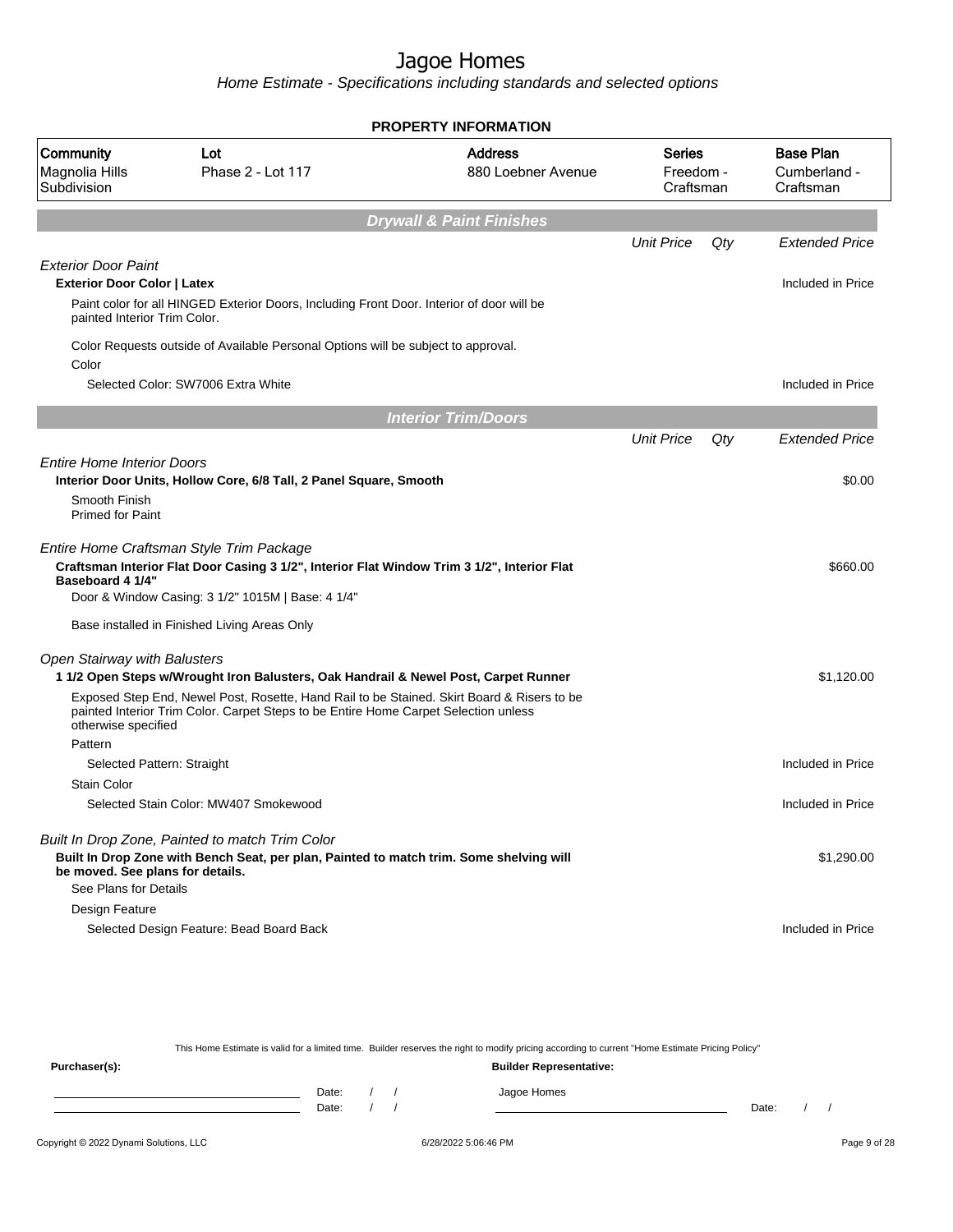|                                                                  |                                                                                                                                                                                         | <b>PROPERTY INFORMATION</b>          |                                  |     |                                               |
|------------------------------------------------------------------|-----------------------------------------------------------------------------------------------------------------------------------------------------------------------------------------|--------------------------------------|----------------------------------|-----|-----------------------------------------------|
| Community<br>Magnolia Hills<br>Subdivision                       | Lot<br>Phase 2 - Lot 117                                                                                                                                                                | <b>Address</b><br>880 Loebner Avenue | Series<br>Freedom -<br>Craftsman |     | <b>Base Plan</b><br>Cumberland -<br>Craftsman |
|                                                                  |                                                                                                                                                                                         | <b>Door Hardware</b>                 |                                  |     |                                               |
|                                                                  |                                                                                                                                                                                         |                                      | <b>Unit Price</b>                | Qty | <b>Extended Price</b>                         |
| <b>Front Door Handleset</b>                                      | Kwikset Amador Handleset Front Door Hardware                                                                                                                                            |                                      |                                  |     | \$150.00                                      |
| and Hinges of Front Door.                                        | Includes (1) Exterior Handleset and (1) Interior Door Hardware, to match Exterior Door<br>Hardware Selection Style. Finish selection will be indicated below for Interior Door Hardware |                                      |                                  |     |                                               |
| Front Door Handle Set Finish                                     |                                                                                                                                                                                         |                                      |                                  |     |                                               |
|                                                                  | Selected Front Door Handle Set Finish: Satin Nickel                                                                                                                                     |                                      |                                  |     | Included in Price                             |
| Hinge & Interior Hardware Finish                                 |                                                                                                                                                                                         |                                      |                                  |     |                                               |
|                                                                  | Selected Hinge & Interior Hardware Finish: Match Exterior Handleset - Satin Nickel                                                                                                      |                                      |                                  |     | Included in Price                             |
| <b>Home Exterior Door Hardware</b>                               | Kwikset Ladera Lever Handle Exterior Door Hardware                                                                                                                                      |                                      |                                  |     | \$60.00                                       |
| Finish                                                           | Includes Front Door (if Front Door Handleset is not selected) Garage to Home Door and any<br>Hinged Patio or Service Door selected in the HE.                                           |                                      |                                  |     |                                               |
| Selected Finish: Satin Nickel                                    |                                                                                                                                                                                         |                                      |                                  |     | Included in Price                             |
| <b>Entire Home Interior Door Locks</b>                           | Kwikset Ladera Lever Handle Interior Door Knob Package                                                                                                                                  |                                      |                                  |     | \$245.00                                      |
| Includes all Interior Doors                                      |                                                                                                                                                                                         |                                      |                                  |     |                                               |
| Finish                                                           |                                                                                                                                                                                         |                                      |                                  |     |                                               |
| Selected Finish: Satin Nickel                                    |                                                                                                                                                                                         |                                      |                                  |     | Included in Price                             |
| Door Stops                                                       |                                                                                                                                                                                         |                                      |                                  |     |                                               |
| <b>Hardware-Spring &amp; Hinge Door Stops</b>                    |                                                                                                                                                                                         |                                      |                                  |     | Included in Price                             |
|                                                                  |                                                                                                                                                                                         | <b>Cabinets</b>                      |                                  |     |                                               |
|                                                                  |                                                                                                                                                                                         |                                      | <b>Unit Price</b>                | Qty | <b>Extended Price</b>                         |
| Kitchen Cabinet Design Options<br><b>Upgraded Kitchen Layout</b> |                                                                                                                                                                                         |                                      |                                  |     | \$1,640.00                                    |
| 24"W x 12"D x 3"H (FWS24)                                        | Remove Upper Wall Cabinets from Back Exterior Wall and replace Single Window w/Triple<br>Window centered on Kitchen Sink. Add (3) Floating Wall Shelves to match Kitchen Cabinets.      |                                      |                                  |     |                                               |
|                                                                  | Technical Specification: Change existing layout of Wall Cabinets to 42" Tall Straight Lay<br>w/Crown Mould. Remove Corner Wall Cabinet & replace w/W3042 w/F342 Filler.                 |                                      |                                  |     |                                               |
| <b>Kitchen Cabinets</b>                                          | <b>Brellin Purestyle Full Overlay Laminate Cabinets w/ Floating Shelves</b>                                                                                                             |                                      |                                  |     | \$1,630.00                                    |
| Full Overlay Shaker Door                                         |                                                                                                                                                                                         |                                      |                                  |     |                                               |
| Color                                                            |                                                                                                                                                                                         |                                      |                                  |     |                                               |
| Selected Color: White                                            |                                                                                                                                                                                         |                                      |                                  |     | Included in Price                             |
|                                                                  |                                                                                                                                                                                         |                                      |                                  |     |                                               |
| Purchaser(s):                                                    | This Home Estimate is valid for a limited time. Builder reserves the right to modify pricing according to current "Home Estimate Pricing Policy"                                        | <b>Builder Representative:</b>       |                                  |     |                                               |
|                                                                  | Date:<br>$\frac{1}{2}$<br>the control of the control of the control of the control of                                                                                                   | Jagoe Homes                          |                                  |     |                                               |
|                                                                  | $\left  \right $<br>Date:                                                                                                                                                               |                                      |                                  |     | $\sqrt{ }$<br>Date:                           |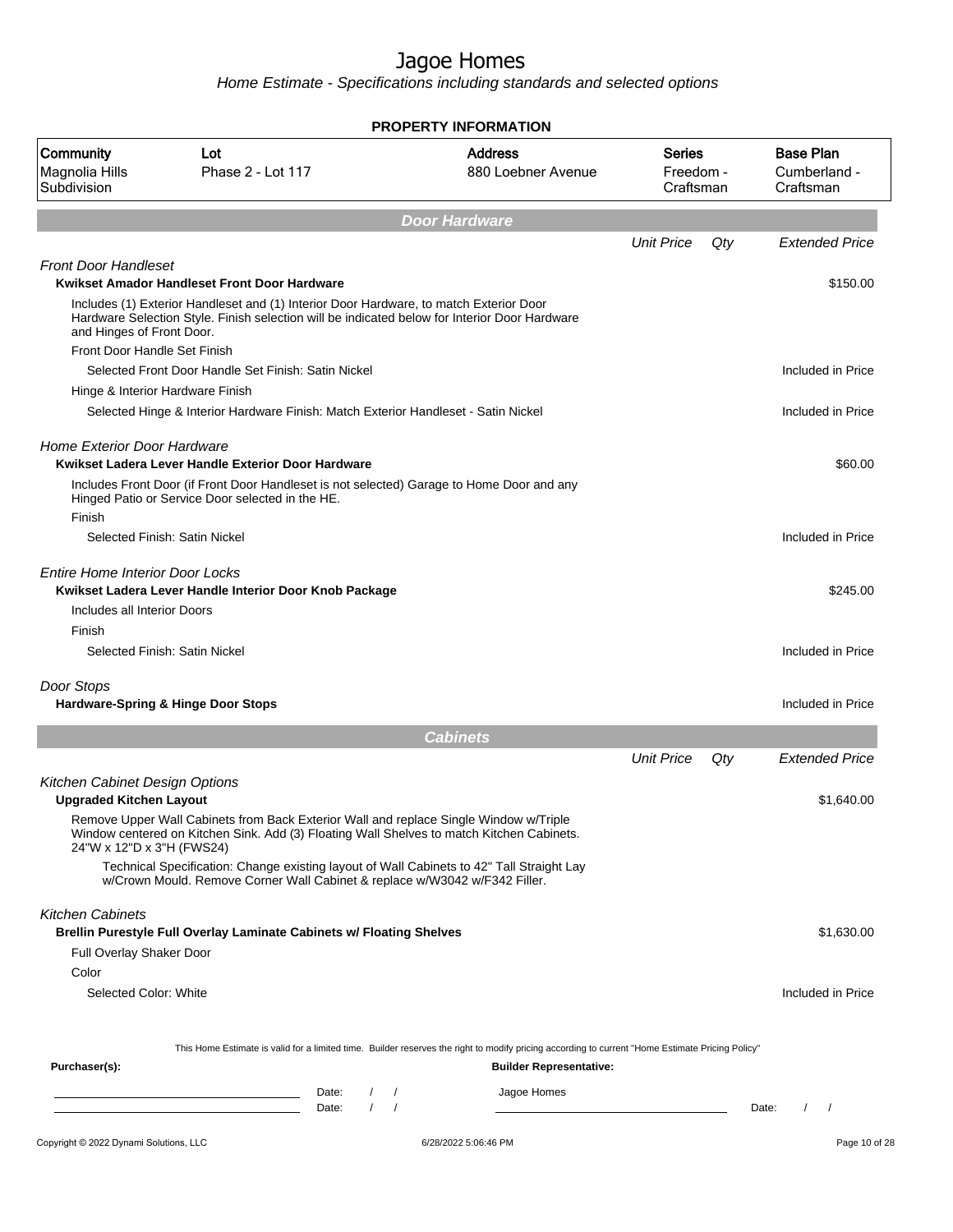Home Estimate - Specifications including standards and selected options

| <b>PROPERTY INFORMATION</b>                                  |                                                |                                      |                                         |     |                                               |  |
|--------------------------------------------------------------|------------------------------------------------|--------------------------------------|-----------------------------------------|-----|-----------------------------------------------|--|
| Community<br>Magnolia Hills<br>Subdivision                   | Lot<br>Phase 2 - Lot 117                       | <b>Address</b><br>880 Loebner Avenue | <b>Series</b><br>Freedom -<br>Craftsman |     | <b>Base Plan</b><br>Cumberland -<br>Craftsman |  |
|                                                              |                                                | <b>Cabinets</b>                      |                                         |     |                                               |  |
|                                                              |                                                |                                      | <b>Unit Price</b>                       | Qty | <b>Extended Price</b>                         |  |
| <b>Owners Bath Cabinets</b>                                  | <b>Brellin Full Overlay Purestyle Laminate</b> |                                      |                                         |     | \$415.00                                      |  |
| Finish                                                       |                                                |                                      |                                         |     |                                               |  |
| Selected Finish: White                                       |                                                |                                      |                                         |     | Included in Price                             |  |
| Vanity Height                                                |                                                |                                      |                                         |     |                                               |  |
|                                                              | Selected Vanity Height: Raised - 35"           |                                      |                                         |     | \$70.00                                       |  |
| <b>Bath 2 Cabinets</b>                                       |                                                |                                      |                                         |     |                                               |  |
|                                                              | <b>Brellin Full Overlay Purestyle Laminate</b> |                                      |                                         |     | \$180.00                                      |  |
| Finish                                                       |                                                |                                      |                                         |     |                                               |  |
| Selected Finish: White                                       |                                                |                                      |                                         |     | Included in Price                             |  |
| Vanity Height                                                |                                                |                                      |                                         |     |                                               |  |
|                                                              | Selected Vanity Height: Raised - 35"           |                                      |                                         |     | \$70.00                                       |  |
|                                                              |                                                | <b>Cabinet Hardware</b>              |                                         |     |                                               |  |
|                                                              |                                                |                                      | <b>Unit Price</b>                       | Qty | <b>Extended Price</b>                         |  |
| <b>Kitchen Cabinet Hardware</b><br><b>Abigail Collection</b> |                                                |                                      |                                         |     | \$0.00                                        |  |
| <b>Cabinet Door Hardware</b>                                 |                                                |                                      |                                         |     |                                               |  |
|                                                              | Selected Cabinet Door Hardware: 128mm          |                                      |                                         |     | Included in Price                             |  |
| <b>Cabinet Drawer Hardware</b>                               |                                                |                                      |                                         |     |                                               |  |
|                                                              | Selected Cabinet Drawer Hardware: 128mm        |                                      |                                         |     | Included in Price                             |  |
| Finish                                                       |                                                |                                      |                                         |     |                                               |  |
|                                                              | Selected Finish: Polished Chrome               |                                      |                                         |     | Included in Price                             |  |
| Owner's Bath Cabinet Hardware<br><b>Abigail Collection</b>   |                                                |                                      |                                         |     | \$0.00                                        |  |
| <b>Cabinet Door Hardware</b>                                 |                                                |                                      |                                         |     |                                               |  |
|                                                              | Selected Cabinet Door Hardware: 128mm          |                                      |                                         |     | Included in Price                             |  |
| <b>Cabinet Drawer Hardware</b>                               |                                                |                                      |                                         |     |                                               |  |
|                                                              | Selected Cabinet Drawer Hardware: 128mm        |                                      |                                         |     | Included in Price                             |  |
| Finish                                                       |                                                |                                      |                                         |     |                                               |  |
|                                                              | Selected Finish: Polished Chrome               |                                      |                                         |     | Included in Price                             |  |
| <b>Bath 2 Cabinet Hardware</b><br><b>Abigail Collection</b>  |                                                |                                      |                                         |     | \$0.00                                        |  |
| <b>Cabinet Door Hardware</b>                                 |                                                |                                      |                                         |     |                                               |  |
|                                                              | Selected Cabinet Door Hardware: 128mm          |                                      |                                         |     | Included in Price                             |  |
|                                                              |                                                |                                      |                                         |     |                                               |  |

This Home Estimate is valid for a limited time. Builder reserves the right to modify pricing according to current "Home Estimate Pricing Policy"

| Purchaser(s): |                |  | <b>Builder Representative:</b> |       |  |
|---------------|----------------|--|--------------------------------|-------|--|
|               | Date:<br>Date: |  | Jagoe Homes                    | Date: |  |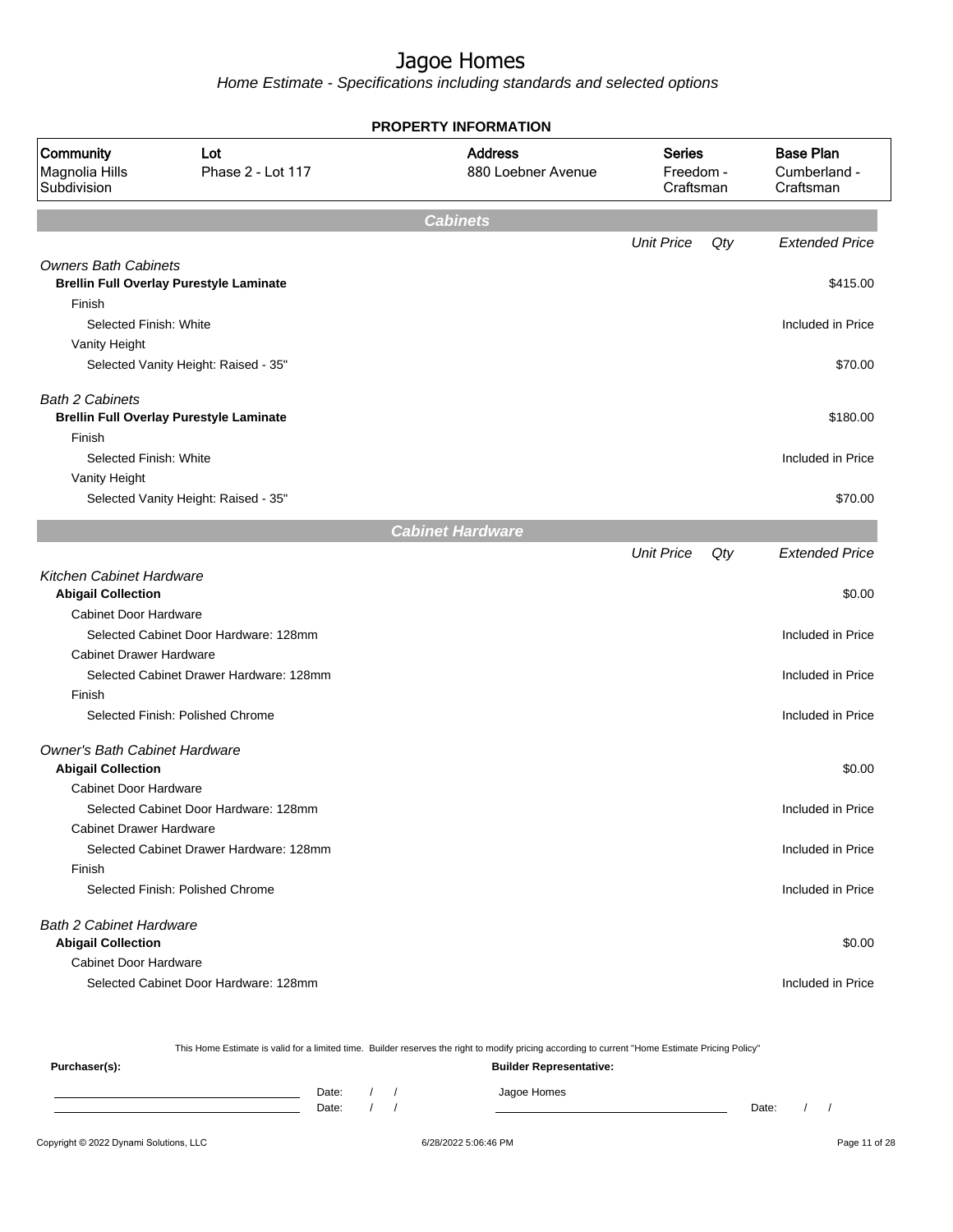Home Estimate - Specifications including standards and selected options

|                                            |                                                                                                                                                                                   | <b>PROPERTY INFORMATION</b>          |                                         |     |                                               |  |
|--------------------------------------------|-----------------------------------------------------------------------------------------------------------------------------------------------------------------------------------|--------------------------------------|-----------------------------------------|-----|-----------------------------------------------|--|
| Community<br>Magnolia Hills<br>Subdivision | Lot<br>Phase 2 - Lot 117                                                                                                                                                          | <b>Address</b><br>880 Loebner Avenue | <b>Series</b><br>Freedom -<br>Craftsman |     | <b>Base Plan</b><br>Cumberland -<br>Craftsman |  |
|                                            |                                                                                                                                                                                   | <b>Cabinet Hardware</b>              |                                         |     |                                               |  |
|                                            |                                                                                                                                                                                   |                                      | <b>Unit Price</b>                       | Qty | <b>Extended Price</b>                         |  |
| <b>Bath 2 Cabinet Hardware</b>             |                                                                                                                                                                                   |                                      |                                         |     |                                               |  |
| <b>Cabinet Drawer Hardware</b>             |                                                                                                                                                                                   |                                      |                                         |     |                                               |  |
|                                            | Selected Cabinet Drawer Hardware: 96mm                                                                                                                                            |                                      |                                         |     | Included in Price                             |  |
| Finish                                     |                                                                                                                                                                                   |                                      |                                         |     |                                               |  |
|                                            | Selected Finish: Polished Chrome                                                                                                                                                  |                                      |                                         |     | Included in Price                             |  |
|                                            |                                                                                                                                                                                   | <b>Countertops</b>                   |                                         |     |                                               |  |
|                                            |                                                                                                                                                                                   |                                      | <b>Unit Price</b>                       | Qty | <b>Extended Price</b>                         |  |
| <b>Kitchen Countertops</b>                 |                                                                                                                                                                                   |                                      |                                         |     |                                               |  |
| Granite   3cm Class I                      |                                                                                                                                                                                   |                                      |                                         |     | \$2,970.00                                    |  |
|                                            | Includes Stainless Steel Undermount Double Bowl Sink and 4 in Granite splash. Included<br>splash will be removed if decorative backsplash is selected.                            |                                      |                                         |     |                                               |  |
|                                            | Granite is not seamless and seams will be visible and can be felt.<br>Colors could vary from samples due to the nature of natural stone.                                          |                                      |                                         |     |                                               |  |
| Color                                      |                                                                                                                                                                                   |                                      |                                         |     |                                               |  |
|                                            | Selected Color: Valle Nevado                                                                                                                                                      |                                      |                                         |     | Included in Price                             |  |
| Edge Profile                               |                                                                                                                                                                                   |                                      |                                         |     |                                               |  |
|                                            | Selected Edge Profile: Pencil Edge Top & Bottom                                                                                                                                   |                                      |                                         |     | Included in Price                             |  |
| Kitchen Backsplash - Tile                  |                                                                                                                                                                                   |                                      |                                         |     |                                               |  |
| Revalia   2x6 Bevel Crackle Mosaic         |                                                                                                                                                                                   |                                      |                                         |     | \$1,740.00                                    |  |
|                                            | Play with the whimsical appearance of Revalia. This ceramic mosaic collection features<br>neutral colors in a classic 2x6 bevel brick joint with a crackle finish for aged charm. |                                      |                                         |     |                                               |  |
| Ceramic Color                              |                                                                                                                                                                                   |                                      |                                         |     |                                               |  |
|                                            | Selected Ceramic Color: Centennial White RV08                                                                                                                                     |                                      |                                         |     | Included in Price                             |  |
| <b>Grout Color</b>                         |                                                                                                                                                                                   |                                      |                                         |     |                                               |  |
|                                            | Selected Grout Color: 02 Pewter                                                                                                                                                   |                                      |                                         |     | Included in Price                             |  |
| Trim                                       |                                                                                                                                                                                   |                                      |                                         |     |                                               |  |
|                                            | Selected Trim: Polished Chrome                                                                                                                                                    |                                      |                                         |     | Included in Price                             |  |
|                                            |                                                                                                                                                                                   |                                      |                                         |     |                                               |  |
|                                            |                                                                                                                                                                                   |                                      |                                         |     |                                               |  |

This Home Estimate is valid for a limited time. Builder reserves the right to modify pricing according to current "Home Estimate Pricing Policy"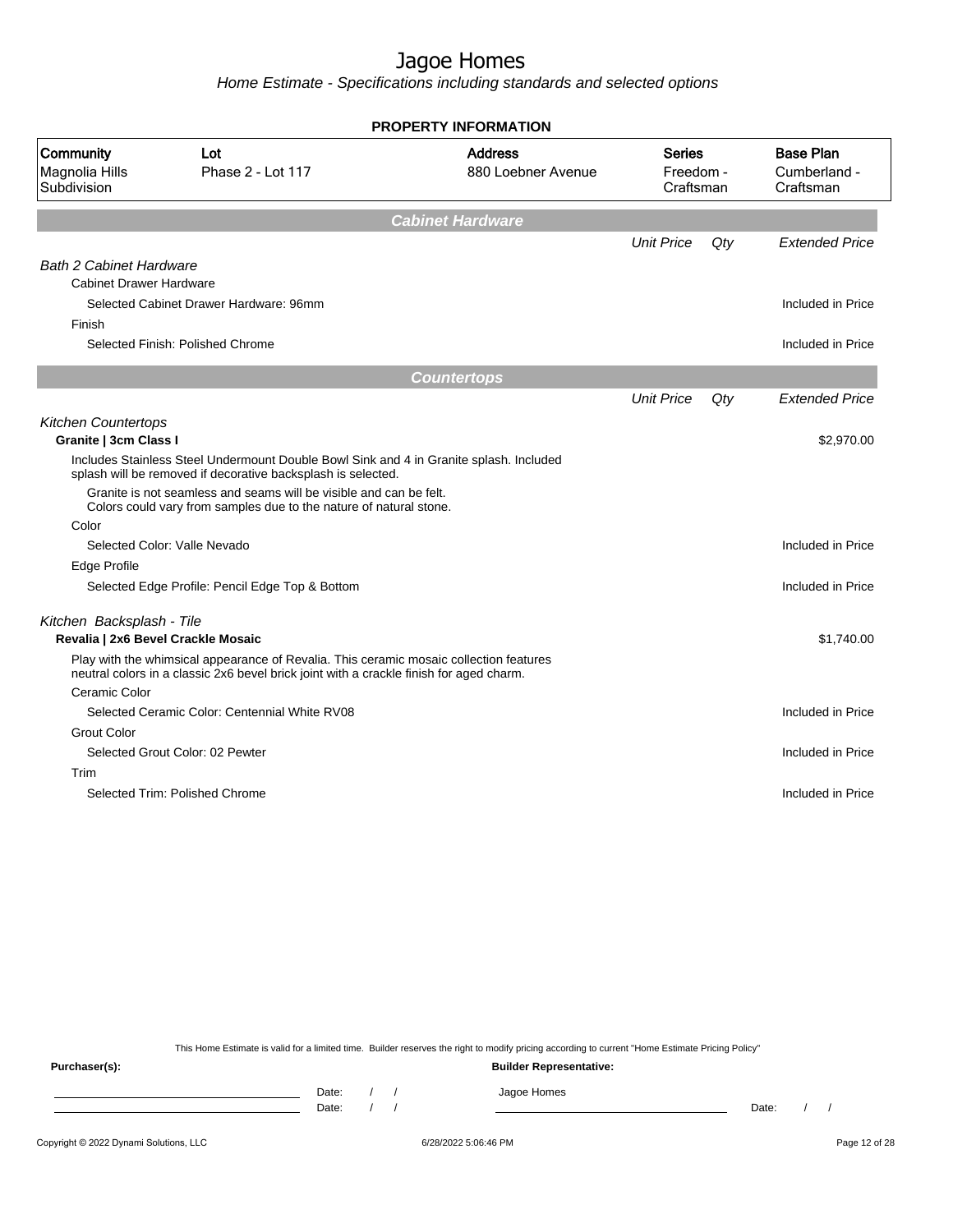|                                                                       | <b>PROPERTY INFORMATION</b>                                                                                                                                                                                                                                                                                                                                                                                                                                                                                                                                                                                                     |                                      |                                         |     |                                               |  |  |
|-----------------------------------------------------------------------|---------------------------------------------------------------------------------------------------------------------------------------------------------------------------------------------------------------------------------------------------------------------------------------------------------------------------------------------------------------------------------------------------------------------------------------------------------------------------------------------------------------------------------------------------------------------------------------------------------------------------------|--------------------------------------|-----------------------------------------|-----|-----------------------------------------------|--|--|
| Community<br>Magnolia Hills<br>Subdivision                            | Lot<br>Phase 2 - Lot 117                                                                                                                                                                                                                                                                                                                                                                                                                                                                                                                                                                                                        | <b>Address</b><br>880 Loebner Avenue | <b>Series</b><br>Freedom -<br>Craftsman |     | <b>Base Plan</b><br>Cumberland -<br>Craftsman |  |  |
|                                                                       |                                                                                                                                                                                                                                                                                                                                                                                                                                                                                                                                                                                                                                 | <b>Countertops</b>                   |                                         |     |                                               |  |  |
|                                                                       |                                                                                                                                                                                                                                                                                                                                                                                                                                                                                                                                                                                                                                 |                                      | <b>Unit Price</b>                       | Qty | <b>Extended Price</b>                         |  |  |
| Owner's Bath Vanity Top                                               |                                                                                                                                                                                                                                                                                                                                                                                                                                                                                                                                                                                                                                 |                                      |                                         |     |                                               |  |  |
| abrasive products.<br>mildew and chips.<br>Color                      | <b>Cultured Marble   Double Rectangle Bowl</b><br>Cultured Marble is Beautiful - Veining and patterns can be incorporated during the casting<br>process, creating character, depth and interest that mimics its natural counterpart.<br>Low Maintenance - Cultured marble never needs to be sealed and is easy to clean with non-<br>Durable - Cultured marble is non-porous, making it extremely tough and resistant to stains,<br>Economical - In general, cultured marble is less expensive to fabricate and install than slab<br>marble, but will increase the overall value of a home just as natural stone products will. |                                      |                                         |     | \$390.00                                      |  |  |
|                                                                       | Selected Color: Carerra Frost                                                                                                                                                                                                                                                                                                                                                                                                                                                                                                                                                                                                   |                                      |                                         |     | Included in Price                             |  |  |
| Finish<br>Selected Finish: Matte                                      |                                                                                                                                                                                                                                                                                                                                                                                                                                                                                                                                                                                                                                 |                                      |                                         |     | Included in Price                             |  |  |
| Bath 2 Vanity Top<br><b>Cultured Marble   Rectangle Bowl</b><br>Color |                                                                                                                                                                                                                                                                                                                                                                                                                                                                                                                                                                                                                                 |                                      |                                         |     | \$145.00                                      |  |  |
|                                                                       | Selected Color: Carerra Frost                                                                                                                                                                                                                                                                                                                                                                                                                                                                                                                                                                                                   |                                      |                                         |     | Included in Price                             |  |  |
| Finish<br><b>Selected Finish: Matte</b>                               |                                                                                                                                                                                                                                                                                                                                                                                                                                                                                                                                                                                                                                 |                                      |                                         |     | Included in Price                             |  |  |
|                                                                       |                                                                                                                                                                                                                                                                                                                                                                                                                                                                                                                                                                                                                                 | <b>Mirrors</b>                       |                                         |     |                                               |  |  |
|                                                                       |                                                                                                                                                                                                                                                                                                                                                                                                                                                                                                                                                                                                                                 |                                      | <b>Unit Price</b>                       | Qty | <b>Extended Price</b>                         |  |  |
| <b>Owner's Bath Mirrors</b>                                           | Beveled Edged Mirrors, (Qty 2), 24" X 36"                                                                                                                                                                                                                                                                                                                                                                                                                                                                                                                                                                                       |                                      |                                         |     | \$80.00                                       |  |  |
| Bath 2 Mirror                                                         | Beveled Edge Mirror(s)   Per Base Plan                                                                                                                                                                                                                                                                                                                                                                                                                                                                                                                                                                                          |                                      |                                         |     | Included in Price                             |  |  |
| <b>Powder Room Mirror</b>                                             | Beveled Edge Mirror(s)   Per Base Plan                                                                                                                                                                                                                                                                                                                                                                                                                                                                                                                                                                                          |                                      |                                         |     | Included in Price                             |  |  |
|                                                                       |                                                                                                                                                                                                                                                                                                                                                                                                                                                                                                                                                                                                                                 | <b>Appliances</b>                    |                                         |     |                                               |  |  |
|                                                                       |                                                                                                                                                                                                                                                                                                                                                                                                                                                                                                                                                                                                                                 |                                      | <b>Unit Price</b>                       | Qty | <b>Extended Price</b>                         |  |  |
| Kitchen Range<br>Finish                                               | Range - Gas - Free Standing Continuous Grates                                                                                                                                                                                                                                                                                                                                                                                                                                                                                                                                                                                   |                                      |                                         |     | \$320.00                                      |  |  |
|                                                                       | Selected Finish: Stainless Steel - JGBS66REKSS                                                                                                                                                                                                                                                                                                                                                                                                                                                                                                                                                                                  |                                      |                                         |     | \$150.00                                      |  |  |

| This Home Estimate is valid for a limited time. Builder reserves the right to modify pricing according to current "Home Estimate Pricing Policy" |       |  |  |                                |       |  |  |
|--------------------------------------------------------------------------------------------------------------------------------------------------|-------|--|--|--------------------------------|-------|--|--|
| Purchaser(s):                                                                                                                                    |       |  |  | <b>Builder Representative:</b> |       |  |  |
|                                                                                                                                                  | Date: |  |  | Jagoe Homes                    |       |  |  |
|                                                                                                                                                  | Date: |  |  |                                | Date: |  |  |
|                                                                                                                                                  |       |  |  |                                |       |  |  |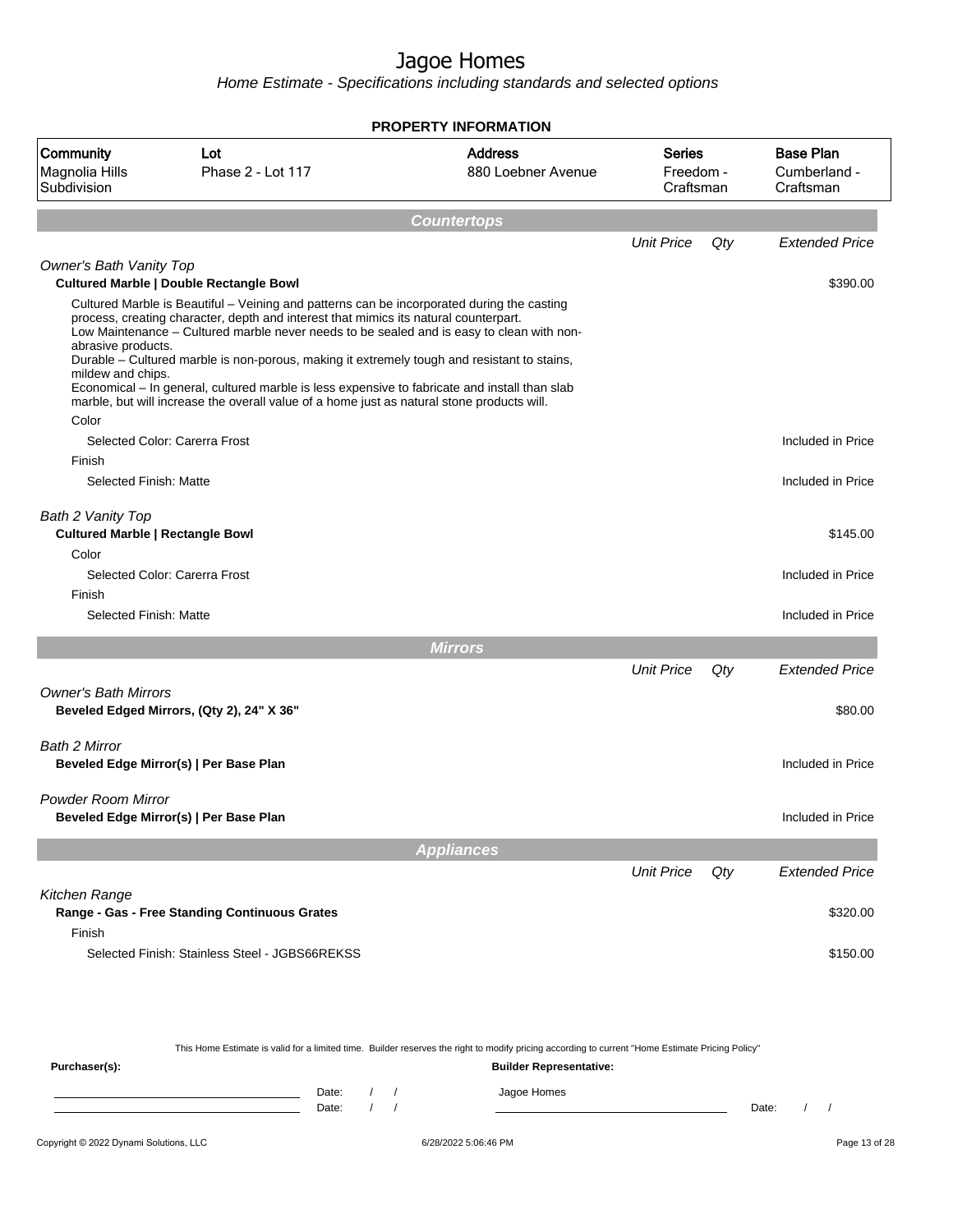Home Estimate - Specifications including standards and selected options

|                                                   |                                                                                               | <b>PROPERTY INFORMATION</b>          |                                         |     |                                               |
|---------------------------------------------------|-----------------------------------------------------------------------------------------------|--------------------------------------|-----------------------------------------|-----|-----------------------------------------------|
| <b>Community</b><br>Magnolia Hills<br>Subdivision | Lot<br>Phase 2 - Lot 117                                                                      | <b>Address</b><br>880 Loebner Avenue | <b>Series</b><br>Freedom -<br>Craftsman |     | <b>Base Plan</b><br>Cumberland -<br>Craftsman |
|                                                   |                                                                                               | <b>Appliances</b>                    |                                         |     |                                               |
|                                                   |                                                                                               |                                      | <b>Unit Price</b>                       | Qty | <b>Extended Price</b>                         |
|                                                   | Kitchen Microwave or Microwave Hood                                                           |                                      |                                         |     |                                               |
| <b>Microwave - Stainless Steel</b>                |                                                                                               |                                      |                                         |     | \$80.00                                       |
|                                                   | GE® 1.6 CU. FT. OVER-THE-RANGE MICROWAVE OVEN                                                 |                                      |                                         |     |                                               |
|                                                   | Technical Specification: APPROXIMATE DIMENSIONS (HxWxD)<br>16 1/8 H x 29 7/8 W x 15 9/16 D in |                                      |                                         |     |                                               |
| Finish                                            |                                                                                               |                                      |                                         |     |                                               |
|                                                   | Selected Finish: Stainless Steel - JVM3160RFSS                                                |                                      |                                         |     | Included in Price                             |
| <b>Kitchen Dishwasher</b>                         |                                                                                               |                                      |                                         |     |                                               |
|                                                   | Dishwasher - Front Control - Stainless Steel                                                  |                                      |                                         |     | \$60.00                                       |
| <b>CYCLE &amp; DRY BOOST</b>                      | GE® FRONT CONTROL WITH PLASTIC INTERIOR DISHWASHER WITH SANITIZE                              |                                      |                                         |     |                                               |
|                                                   | Technical Specification: APPROXIMATE DIMENSIONS (HxWxD)<br>33 3/8 H x 23 3/4 W x 24 D in      |                                      |                                         |     |                                               |
| Finish                                            |                                                                                               |                                      |                                         |     |                                               |
|                                                   | Selected Finish: GDF550PSRSS                                                                  |                                      |                                         |     | Included in Price                             |
| Refrigerator                                      | Refrigerator - Side by Side w/ Ice & Water on Door                                            |                                      |                                         |     | Included in Price                             |
| Finish                                            |                                                                                               |                                      |                                         |     |                                               |
|                                                   | Selected Finish: Stainless Steel - GSS25GYPFS                                                 |                                      |                                         |     | \$165.00                                      |
|                                                   |                                                                                               | <b>Plumbing</b>                      |                                         |     |                                               |
|                                                   |                                                                                               |                                      | <b>Unit Price</b>                       | Qty | <b>Extended Price</b>                         |
| Owner's Bath Fixture Color Package                |                                                                                               |                                      |                                         |     |                                               |
| <b>Bath Fixture Color</b>                         |                                                                                               |                                      |                                         |     | Included in Price                             |
| Color                                             |                                                                                               |                                      |                                         |     |                                               |
| Selected Color: White                             |                                                                                               |                                      |                                         |     | Included in Price                             |
| <b>Owner's Bath Vanity</b>                        |                                                                                               |                                      |                                         |     |                                               |
| 60" Double Bowl                                   |                                                                                               |                                      |                                         |     | \$1,760.00                                    |
|                                                   | 48" single bowl enlarged to 60" double bowl vanity, 12" removed from Owners Closet.           |                                      |                                         |     |                                               |
| <b>Owner's Bath Lavatory Faucet</b>               |                                                                                               |                                      |                                         |     |                                               |
| <b>Delta Ashlyn Collection</b>                    |                                                                                               |                                      |                                         | 2   | Included in Price                             |
| Finish                                            |                                                                                               |                                      |                                         |     |                                               |
| Selected Finish: Chrome                           |                                                                                               |                                      |                                         |     | Included in Price                             |
| Spread                                            |                                                                                               |                                      |                                         |     |                                               |
|                                                   | Selected Spread: 2564   4" Spread                                                             |                                      |                                         |     | Included in Price                             |
|                                                   |                                                                                               |                                      |                                         |     |                                               |

This Home Estimate is valid for a limited time. Builder reserves the right to modify pricing according to current "Home Estimate Pricing Policy"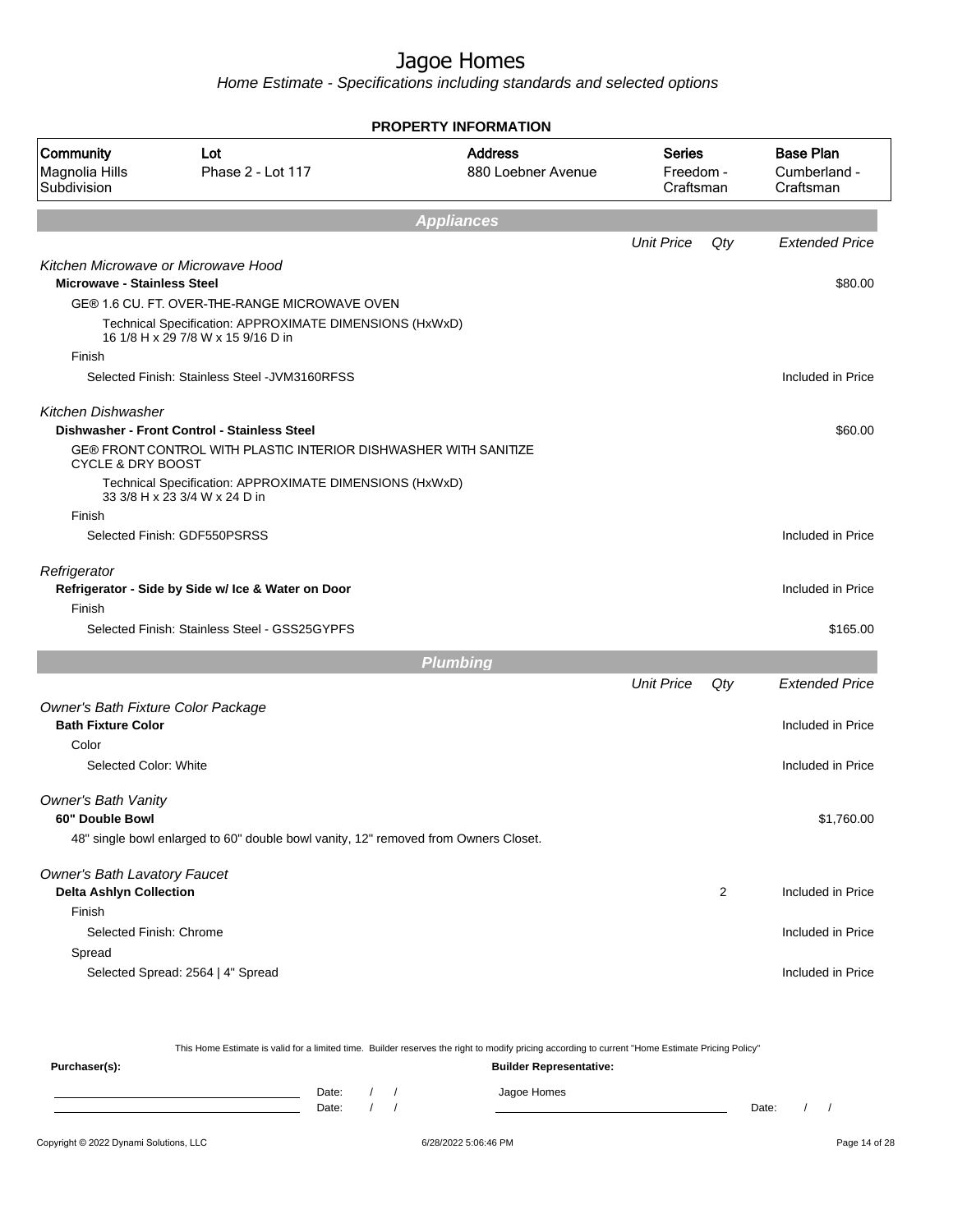Home Estimate - Specifications including standards and selected options

|                                                                  |                                                                                       | <b>PROPERTY INFORMATION</b>          |                                         |     |                                               |
|------------------------------------------------------------------|---------------------------------------------------------------------------------------|--------------------------------------|-----------------------------------------|-----|-----------------------------------------------|
| Community<br>Magnolia Hills<br>Subdivision                       | Lot<br>Phase 2 - Lot 117                                                              | <b>Address</b><br>880 Loebner Avenue | <b>Series</b><br>Freedom -<br>Craftsman |     | <b>Base Plan</b><br>Cumberland -<br>Craftsman |
|                                                                  |                                                                                       | <b>Plumbing</b>                      |                                         |     |                                               |
|                                                                  | Owner's Bath Towel Bar or Robe Hooks & Paper Holder                                   |                                      | <b>Unit Price</b>                       | Qty | <b>Extended Price</b>                         |
|                                                                  | Sage Robe Hooks (Qty 2) & Paper Holder                                                |                                      |                                         |     | \$40.00                                       |
| Finish                                                           | Hooks to be hung 67" above Finished Floor unless customer selects different location. |                                      |                                         |     |                                               |
| Selected Finish: Chrome                                          |                                                                                       |                                      |                                         |     | Included in Price                             |
| 60" Fiberglass Tub/Shower                                        | Owners Bath Tub/Shower or Shower Stall                                                |                                      |                                         |     | Included in Price                             |
| <b>Owner's Bath Tub/Shower Faucet</b>                            | Delta Ashlyn Tub/Shower Faucet T14464                                                 |                                      |                                         |     | Included in Price                             |
| Finish<br>Selected Finish: Chrome                                |                                                                                       |                                      |                                         |     | Included in Price                             |
| <b>Owner's Bath Commode</b>                                      | Standard 1.6 Gallon Commode, 2 pc.                                                    |                                      |                                         |     | Included in Price                             |
| 1.6 Gallon<br>2 PC                                               |                                                                                       |                                      |                                         |     |                                               |
| <b>Bath 2 Fixture Color Package</b><br><b>Bath Fixture Color</b> |                                                                                       |                                      |                                         |     | Included in Price                             |
| Color                                                            |                                                                                       |                                      |                                         |     |                                               |
| Selected Color: White                                            |                                                                                       |                                      |                                         |     | Included in Price                             |
| <b>Bath 2 Commode</b>                                            | Standard 1.6 Gallon Commode, 2 pc.                                                    |                                      |                                         |     | Included in Price                             |
| 1.6 Gallon<br>2 PC                                               |                                                                                       |                                      |                                         |     |                                               |
| <b>Bath 2 Lavatory Faucet</b><br><b>Delta Ashlyn Collection</b>  |                                                                                       |                                      |                                         |     | Included in Price                             |
| Finish                                                           |                                                                                       |                                      |                                         |     |                                               |
| Selected Finish: Chrome                                          |                                                                                       |                                      |                                         |     | Included in Price                             |
| Spread                                                           |                                                                                       |                                      |                                         |     |                                               |
|                                                                  | Selected Spread: 2564   4" Spread                                                     |                                      |                                         |     | Included in Price                             |
|                                                                  |                                                                                       |                                      |                                         |     |                                               |

This Home Estimate is valid for a limited time. Builder reserves the right to modify pricing according to current "Home Estimate Pricing Policy"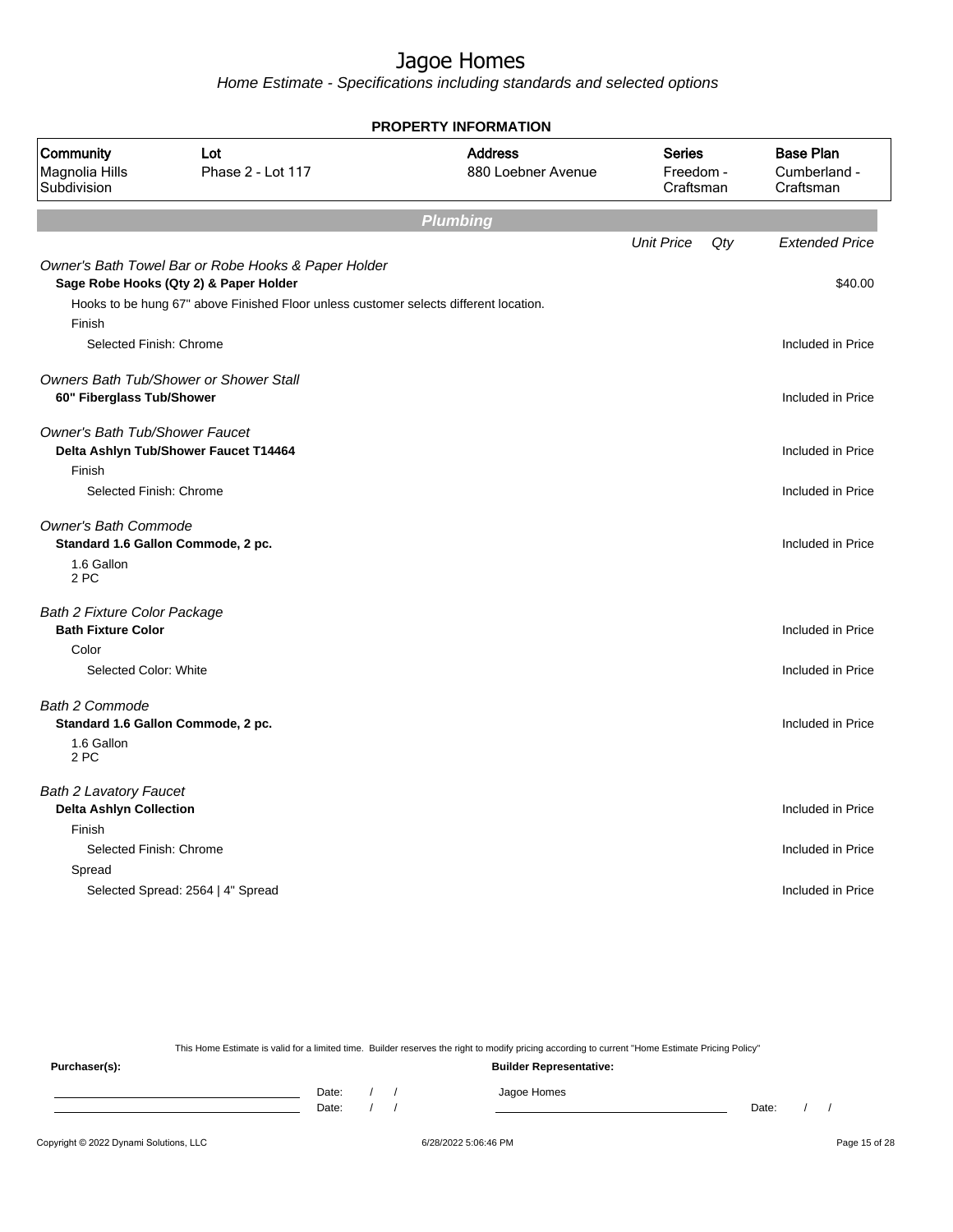Home Estimate - Specifications including standards and selected options

|                                                                       |                                                                                       | <b>PROPERTY INFORMATION</b>          |                                         |     |                                               |
|-----------------------------------------------------------------------|---------------------------------------------------------------------------------------|--------------------------------------|-----------------------------------------|-----|-----------------------------------------------|
| Community<br>Magnolia Hills<br>Subdivision                            | Lot<br>Phase 2 - Lot 117                                                              | <b>Address</b><br>880 Loebner Avenue | <b>Series</b><br>Freedom -<br>Craftsman |     | <b>Base Plan</b><br>Cumberland -<br>Craftsman |
|                                                                       |                                                                                       | <b>Plumbing</b>                      |                                         |     |                                               |
|                                                                       |                                                                                       |                                      | <b>Unit Price</b>                       | Qty | <b>Extended Price</b>                         |
| Bath 2 Towel Bar & Paper Holder                                       | Sage Robe Hooks (Qty 2) & Paper Holder                                                |                                      |                                         |     | \$40.00                                       |
| Finish                                                                | Hooks to be hung 67" above Finished Floor unless customer selects different location. |                                      |                                         |     |                                               |
| Selected Finish: Chrome                                               |                                                                                       |                                      |                                         |     | Included in Price                             |
| <b>Bath 2 Tub/Shower or Shower Stall</b><br>60" Fiberglass Tub/Shower |                                                                                       |                                      |                                         |     | Included in Price                             |
| Bath 2 Tub/Shower Faucet                                              | Delta Ashlyn Tub/Shower Faucet T14464                                                 |                                      |                                         |     | Included in Price                             |
| Finish<br>Selected Finish: Chrome                                     |                                                                                       |                                      |                                         |     | Included in Price                             |
| Powder Room Fixture Color Package<br><b>Bath Fixture Color</b>        |                                                                                       |                                      |                                         |     | Included in Price                             |
| Color<br>Selected Color: White                                        |                                                                                       |                                      |                                         |     | Included in Price                             |
| Powder Room Vanity / Pedestal<br><b>Pedestal Sink</b>                 |                                                                                       |                                      |                                         |     | Included in Price                             |
| <b>Powder Room Lavatory Faucet</b><br><b>Delta Ashlyn Collection</b>  |                                                                                       |                                      |                                         |     | \$0.00                                        |
| Finish<br>Selected Finish: Chrome                                     |                                                                                       |                                      |                                         |     | Included in Price                             |
| Spread                                                                |                                                                                       |                                      |                                         |     |                                               |
|                                                                       | Selected Spread: 2564   4" Spread                                                     |                                      |                                         |     | Included in Price                             |
| <b>Chrome Towel Ring &amp; Paper Holder</b>                           | Powder Room Towel Ring & Paper Holder                                                 |                                      |                                         |     | Included in Price                             |
| Powder Room Commode<br>1.6 Gallon                                     | Standard 1.6 Gallon Commode, 2 pc.                                                    |                                      |                                         |     | Included in Price                             |
| 2 PC                                                                  |                                                                                       |                                      |                                         |     |                                               |

This Home Estimate is valid for a limited time. Builder reserves the right to modify pricing according to current "Home Estimate Pricing Policy" **Purchaser(s): Builder Representative:** Date: / / Jagoe Homes<br>Date: / / Jagoe Homes Date: / / Date: / /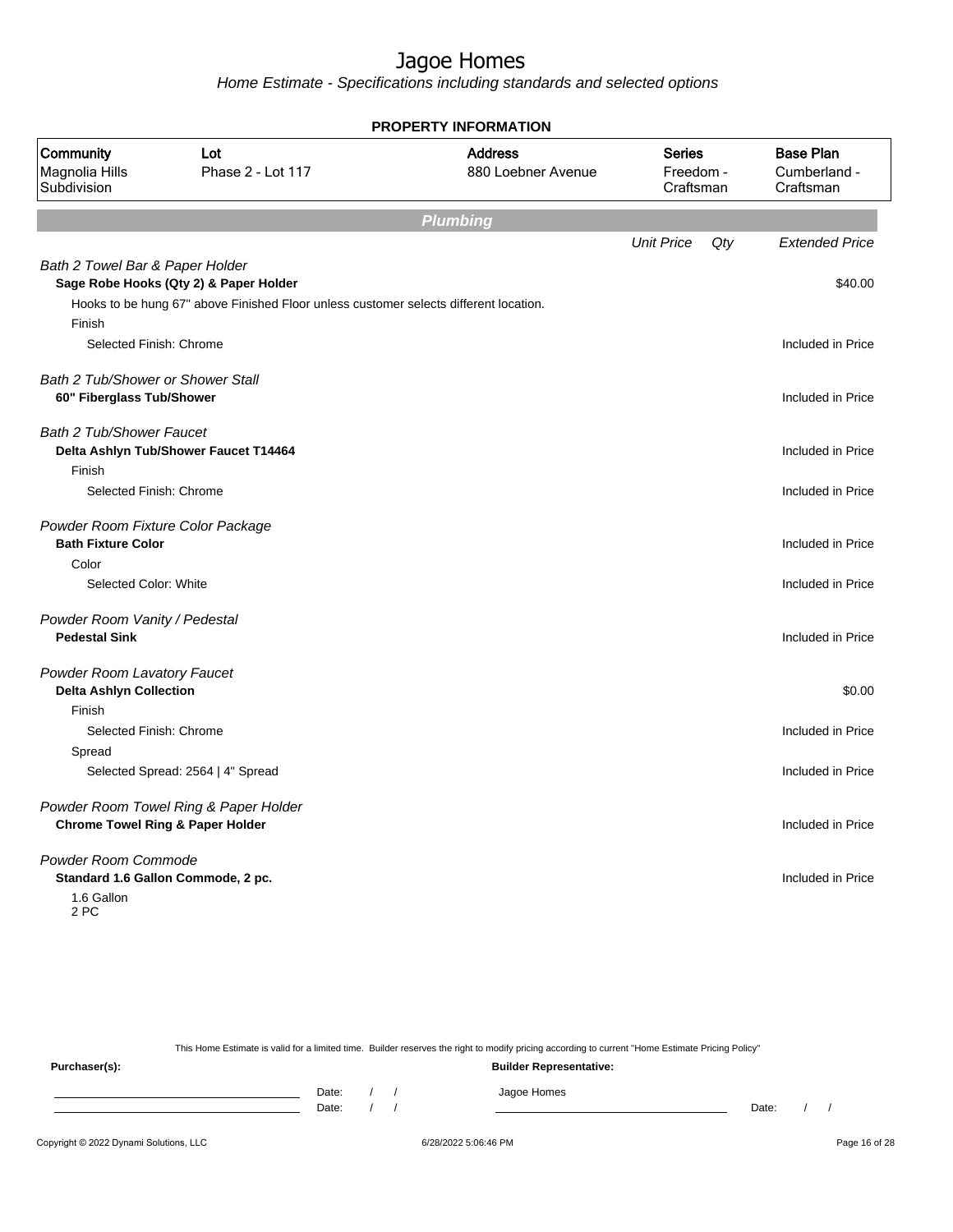Home Estimate - Specifications including standards and selected options

| <b>PROPERTY INFORMATION</b>                                     |                                                                                        |                                      |                                         |     |                                               |  |  |  |  |
|-----------------------------------------------------------------|----------------------------------------------------------------------------------------|--------------------------------------|-----------------------------------------|-----|-----------------------------------------------|--|--|--|--|
| Community<br>Magnolia Hills<br>Subdivision                      | Lot<br>Phase 2 - Lot 117                                                               | <b>Address</b><br>880 Loebner Avenue | <b>Series</b><br>Freedom -<br>Craftsman |     | <b>Base Plan</b><br>Cumberland -<br>Craftsman |  |  |  |  |
|                                                                 |                                                                                        | <b>Plumbing</b>                      |                                         |     |                                               |  |  |  |  |
| <b>Kitchen Sink</b>                                             |                                                                                        |                                      | <b>Unit Price</b>                       | Qty | <b>Extended Price</b>                         |  |  |  |  |
| Sink 9 1/2" Deep<br>Color                                       | Blanco Precis Undermount Sink - Super Single Bowl w/Chrome Disposal Flange             |                                      |                                         |     | \$680.00                                      |  |  |  |  |
|                                                                 | Selected Color: Metallic Gray 440148                                                   |                                      |                                         |     | Included in Price                             |  |  |  |  |
| Kitchen   Sink Faucet<br>#9113 DST. Finish: Chrome              | 117 MH (Market) Late Change - Kitchen Sink Faucet - Delta Essa Single Handle Pull Down |                                      |                                         |     | \$310.00                                      |  |  |  |  |
| Kitchen Garbage Disposal<br>Garbage Disposal 1/3 hp             |                                                                                        |                                      |                                         |     | Included in Price                             |  |  |  |  |
| Kitchen Ice Maker Water Line<br><b>Ice Maker Water Line</b>     |                                                                                        |                                      |                                         |     | Included in Price                             |  |  |  |  |
| Kitchen Gas Line for Range<br>Existing 220v outlet remains.     | Gas Line for Range, Includes 110-Volt Outlet                                           |                                      |                                         |     | \$970.00                                      |  |  |  |  |
| <b>Entire Home Water Heater</b><br><b>Tankless Water Heater</b> |                                                                                        |                                      |                                         |     | Included in Price                             |  |  |  |  |
| <b>Main Water Shutoff Valve</b>                                 | Entire Home Main Water Shutoff Valve                                                   |                                      |                                         |     | Included in Price                             |  |  |  |  |
| <b>Entire Home Plumbing Supply Pipes</b>                        | <b>Plumbing Pipes: Water Continuous PEX Piping</b>                                     |                                      |                                         |     | Included in Price                             |  |  |  |  |
| <b>Plumbing Drains and Vents PVC</b>                            | Entire Home Plumbing Waste & Vent Lines                                                |                                      |                                         |     | Included in Price                             |  |  |  |  |
|                                                                 | Entire Home Secondary Shut-Off Valves<br>Secondary Shut-Off Valves at each fixture     |                                      |                                         |     | Included in Price                             |  |  |  |  |
| <b>Exterior Plumbing Sewer Lines</b>                            | Plumbing Pipes: Exterior Sewer Lines PVC Schedule 40                                   |                                      |                                         |     | Included in Price                             |  |  |  |  |
| <b>Exterior Sillcocks</b>                                       | <b>Outside Faucets Frost Proof (Per Plan)</b>                                          |                                      |                                         |     | Included in Price                             |  |  |  |  |

This Home Estimate is valid for a limited time. Builder reserves the right to modify pricing according to current "Home Estimate Pricing Policy" **Purchaser(s): Builder Representative:** Date: / / Jagoe Homes<br>Date: / / Jagoe Homes Date: / / Date: / /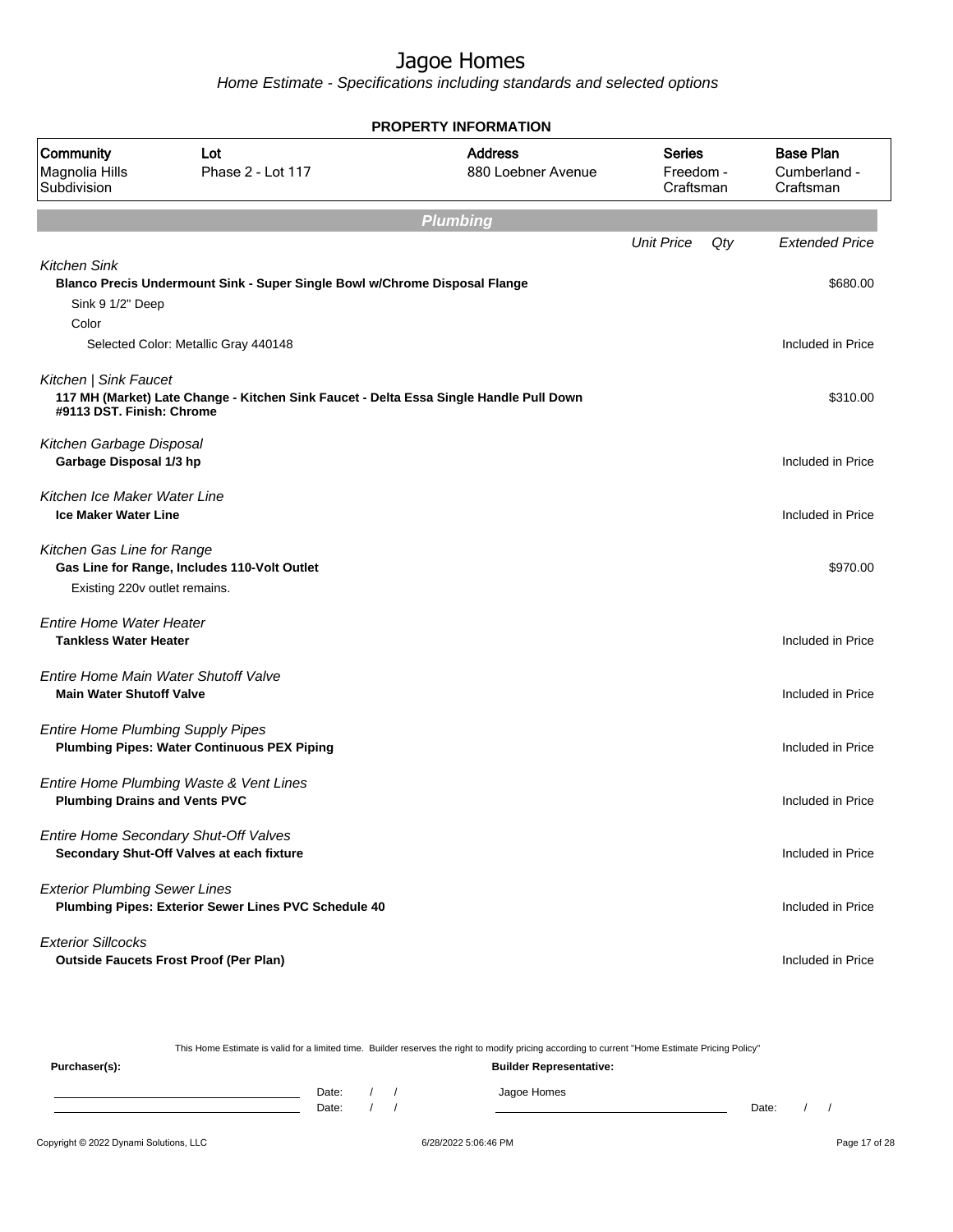Home Estimate - Specifications including standards and selected options

**Electrical, Media, Communications** Unit Price Qty Extended Price Front Porch Light(s) **Recessed Lighting (Per Plan) Included in Price** Front Entry Ceiling Light **Recessed Light (1) ILO Standard Flush Mount** \$70.00 Main Level Stairway Landing Ceiling Fixture **Recessed Lighting (Per Plan) Included in Price** Family Room Ceiling Fixture **Ceiling Fan 52" Kichler Pro #330018, Fan Only Included in Price 10 Authority Control in Price 10 Authority Control in Price 10 Authority Control in Price 10 Authority Control in Price 10 Authority Control in Price 10 Auth** Color Selected Color: Brushed Nickel w/Silver Blades Included in Price Included in Price Family Room Recessed Light(s) **Recessed Lighting (Per Plan) Included in Price** Kitchen Ceiling Lighting **Recessed Lighting (Per Plan)** Included in Price Kitchen Pendant Light ILO (1) Recessed Cans **Pendant Hanging Task Light - Kichler Everly #42047 (Qty 1) ILO Recessed Can above Sink** \$210.00 Finish Selected Finish: Chrome **Included in Price** Included in Price Kitchen Under Cabinet Light **Under Cabinet Lighting Package, qty 3**  $$360.00$ Includes one under counter lighting package to be installed in predetermined location under wall cabinets in the kitchen. Includes 3 under counter lights Kitchen GFI Outlet **Interior GFI Outlet(s)** Included in Price Kitchen Range Receptacle **Range 220 Volt Receptacle Included in Price** Dining Area Ceiling Light(s) **Recessed Lighting (Per Plan)** Included in Price **PROPERTY INFORMATION** Freedom - **Craftsman** Series 880 Loebner Avenue Address Magnolia Hills Phase 2 - Lot 117 Subdivision Community Lot Cumberland - Craftsman Base Plan

This Home Estimate is valid for a limited time. Builder reserves the right to modify pricing according to current "Home Estimate Pricing Policy" **Purchaser(s): Builder Representative:** Date: / / / Jagoe Homes Date: / / Date: / /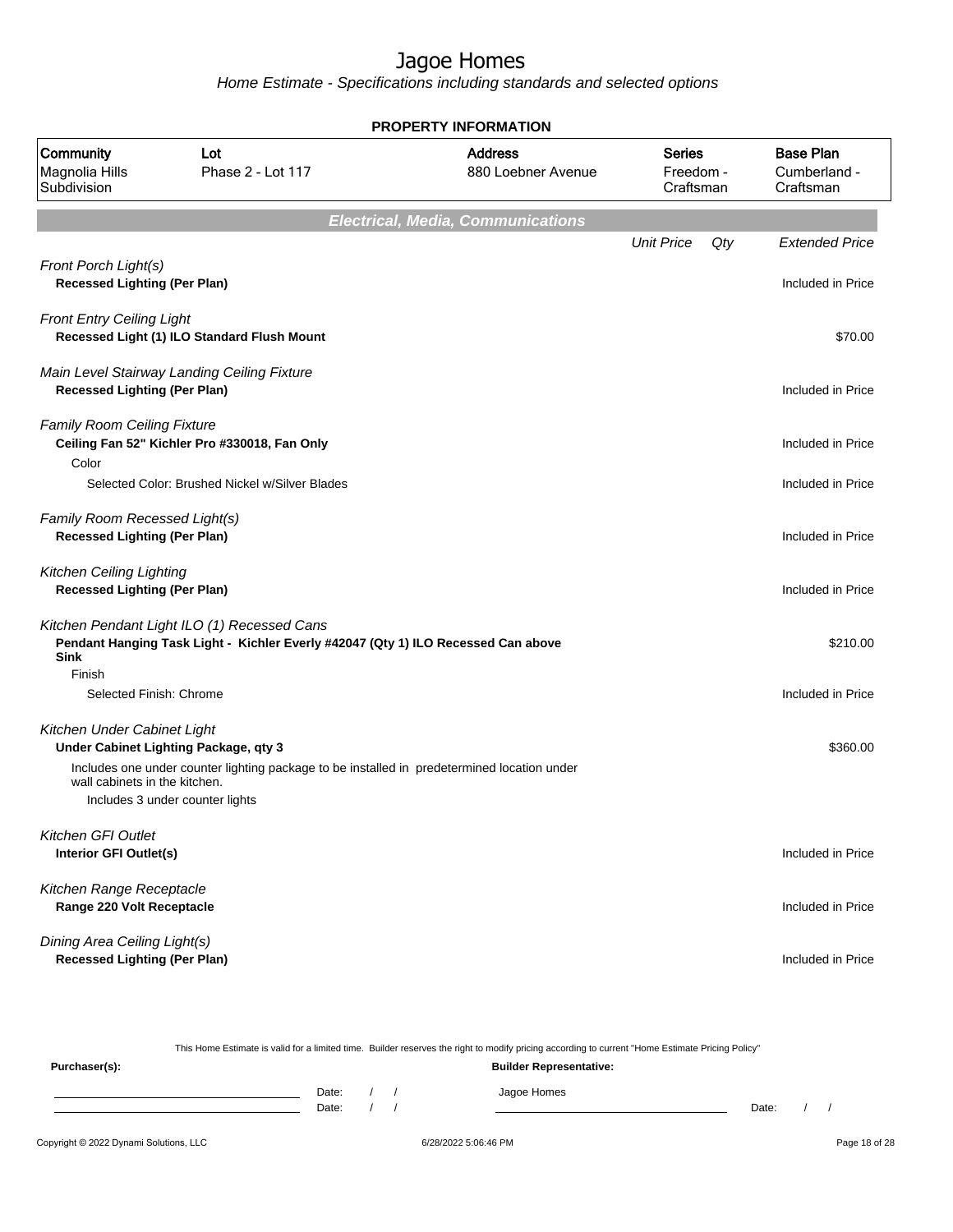|                                                                     | <b>PROPERTY INFORMATION</b>                                                                                                                                           |                              |                      |                                                                                                                                                  |                                         |     |                                               |  |
|---------------------------------------------------------------------|-----------------------------------------------------------------------------------------------------------------------------------------------------------------------|------------------------------|----------------------|--------------------------------------------------------------------------------------------------------------------------------------------------|-----------------------------------------|-----|-----------------------------------------------|--|
| Community<br>Magnolia Hills<br>Subdivision                          | Lot<br>Phase 2 - Lot 117                                                                                                                                              |                              |                      | <b>Address</b><br>880 Loebner Avenue                                                                                                             | <b>Series</b><br>Freedom -<br>Craftsman |     | <b>Base Plan</b><br>Cumberland -<br>Craftsman |  |
|                                                                     |                                                                                                                                                                       |                              |                      | <b>Electrical, Media, Communications</b>                                                                                                         |                                         |     |                                               |  |
|                                                                     |                                                                                                                                                                       |                              |                      |                                                                                                                                                  | <b>Unit Price</b>                       | Qty | <b>Extended Price</b>                         |  |
| Powder Room Vanity Light<br>Shailene   3 Light   21"   45574        |                                                                                                                                                                       |                              |                      |                                                                                                                                                  |                                         |     | \$110.00                                      |  |
|                                                                     | The straight lines and up-sized satin etched glass of this bath light from the Shailene<br>Collection create the perfect casual look for the updated urban lifestyle. |                              |                      |                                                                                                                                                  |                                         |     |                                               |  |
| Finish                                                              |                                                                                                                                                                       |                              |                      |                                                                                                                                                  |                                         |     |                                               |  |
| Selected Finish: Chrome                                             |                                                                                                                                                                       |                              |                      |                                                                                                                                                  |                                         |     | Included in Price                             |  |
| Powder Room Fan or Fan/Light<br><b>Bath Exhaust Fan w/ Light</b>    |                                                                                                                                                                       |                              |                      |                                                                                                                                                  |                                         |     | Included in Price                             |  |
| Main Level Hall Ceiling Light(s)<br>Flush Mount Light   2 Bulb      |                                                                                                                                                                       |                              |                      |                                                                                                                                                  |                                         |     | Included in Price                             |  |
| Finish                                                              |                                                                                                                                                                       |                              |                      |                                                                                                                                                  |                                         |     |                                               |  |
|                                                                     | Selected Finish: Brushed Nickel                                                                                                                                       |                              |                      |                                                                                                                                                  |                                         |     | Included in Price                             |  |
| <b>Laundry Ceiling Light</b>                                        | Satco - 7" Square Flush Mount, 13.5 Watt/LED                                                                                                                          |                              |                      |                                                                                                                                                  |                                         |     | \$25.00                                       |  |
| Laundry Dryer Receptacle<br>Dryer 220 Volt Receptacle               |                                                                                                                                                                       |                              |                      |                                                                                                                                                  |                                         |     | Included in Price                             |  |
| <b>Owner's Suite Ceiling Light</b>                                  | Recessed Lighting (4) ILO Standard Bedroom Flush Mount Light                                                                                                          |                              |                      |                                                                                                                                                  |                                         |     | \$470.00                                      |  |
| Owner's Closet Light(s)                                             | Satco - 7" Square Flush Mount, 13.5 Watt/LED                                                                                                                          |                              |                      |                                                                                                                                                  |                                         |     | \$25.00                                       |  |
| <b>Owner's Bath Vanity Light</b>                                    | Shailene   3 Light   21"   45574   Qty 2                                                                                                                              |                              |                      |                                                                                                                                                  |                                         |     | \$270.00                                      |  |
| Finish                                                              | The straight lines and up-sized satin etched glass of this bath light from the Shailene<br>Collection create the perfect casual look for the updated urban lifestyle. |                              |                      |                                                                                                                                                  |                                         |     |                                               |  |
| Selected Finish: Chrome                                             |                                                                                                                                                                       |                              |                      |                                                                                                                                                  |                                         |     | Included in Price                             |  |
|                                                                     | Owner's Bath Additional Tub/Shower Light<br>Additional Tub/Shower Light Fixture w/ Switch                                                                             |                              |                      |                                                                                                                                                  |                                         |     | \$195.00                                      |  |
|                                                                     | Includes one tub/shower special recessed light fixture with switch in choice of bathroom.                                                                             |                              |                      |                                                                                                                                                  |                                         |     |                                               |  |
|                                                                     | Technical Specification: Buyer must indicate choice of bath.                                                                                                          |                              |                      |                                                                                                                                                  |                                         |     |                                               |  |
| Owner's Bath Exhaust Fan or Fan/Light<br>Bath Exhaust Fan, Fan Only |                                                                                                                                                                       |                              |                      |                                                                                                                                                  |                                         |     | Included in Price                             |  |
|                                                                     |                                                                                                                                                                       |                              |                      | This Home Estimate is valid for a limited time. Builder reserves the right to modify pricing according to current "Home Estimate Pricing Policy" |                                         |     |                                               |  |
| Purchaser(s):                                                       |                                                                                                                                                                       |                              |                      | <b>Builder Representative:</b>                                                                                                                   |                                         |     |                                               |  |
|                                                                     |                                                                                                                                                                       | Date:<br>$\sqrt{ }$<br>Date: | $\prime$<br>$\prime$ | Jagoe Homes                                                                                                                                      |                                         |     | $\left  \right $<br>Date:                     |  |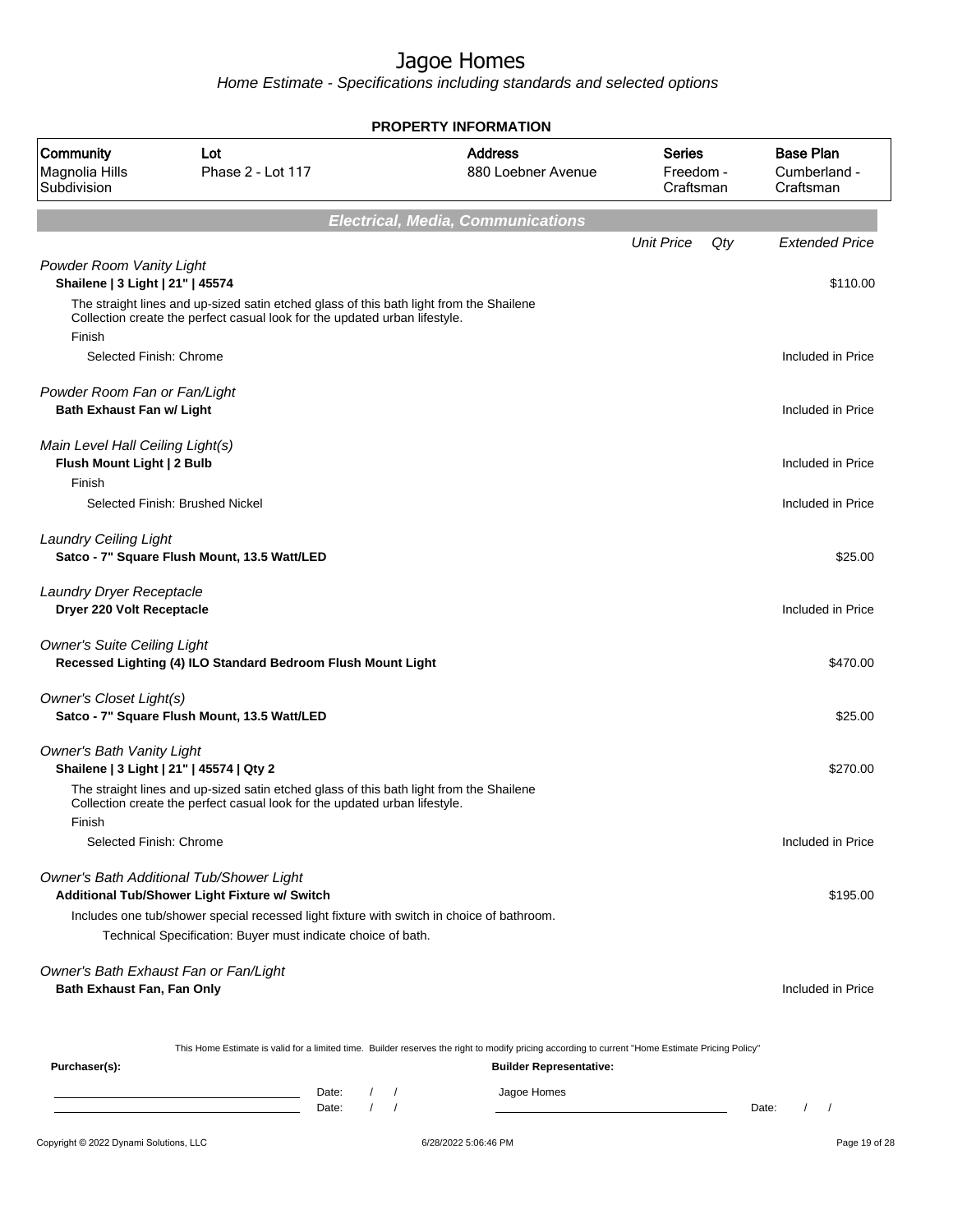Home Estimate - Specifications including standards and selected options

**Electrical, Media, Communications** Unit Price Qty Extended Price Owner's Bath GFI Outlet **GFI Interior Outlet(s)** Included in Price Bedroom 2 Ceiling Light **Flush Mount Light | 3 Bulb Included in Price** Finish Selected Finish: Brushed Nickel **Included in Price** Bedroom 3 Ceiling Light **Flush Mount Light | 3 Bulb Included in Price** Finish Selected Finish: Brushed Nickel Included in Price Bedroom 4 Ceiling Light(s) **Flush Mount Light | 3 Bulb Included in Price** Finish Selected Finish: Brushed Nickel Included in Price Bath 2 Vanity Light **Shailene | 4 Lite | 29 1/2" | 45575** \$140.00 The straight lines and up-sized satin etched glass of this bath light from the Shailene Collection create the perfect casual look for the updated urban lifestyle. Finish Selected Finish: Chrome **Included in Price** Bath 2 Additional Tub/Shower Light **Additional Tub/Shower Light Fixture w/ Switch \$195.00 and \$195.00 \$195.00 \$195.00 \$195.00 \$195.00 \$195.00 \$195.00 \$195.00 \$195.00 \$195.00 \$195.00 \$195.00 \$195.00 \$195.00 \$195.00 \$195.00 \$195.00 \$195.00 \$195.00 \$195.00 \$19** Includes one tub/shower special recessed light fixture with switch in choice of bathroom. Technical Specification: Buyer must indicate choice of bath. Bath 2 Exhaust Fan or Fan/Light **Bath Exhaust Fan, Fan Only Included in Price** Bath 2 GFI Outlet **Interior GFI Outlet(s)** Included in Price 2nd Level Hall Ceiling Light(s) **Flush Mount Light | 2 Bulb Included in Price** Finish Selected Finish: Brushed Nickel **Included in Price PROPERTY INFORMATION** Freedom - **Craftsman** Series 880 Loebner Avenue Address Magnolia Hills Phase 2 - Lot 117 Subdivision Community Lot Cumberland - Craftsman Base Plan

This Home Estimate is valid for a limited time. Builder reserves the right to modify pricing according to current "Home Estimate Pricing Policy" **Purchaser(s): Builder Representative:** Date: / / / Jagoe Homes Date: / / Date: / /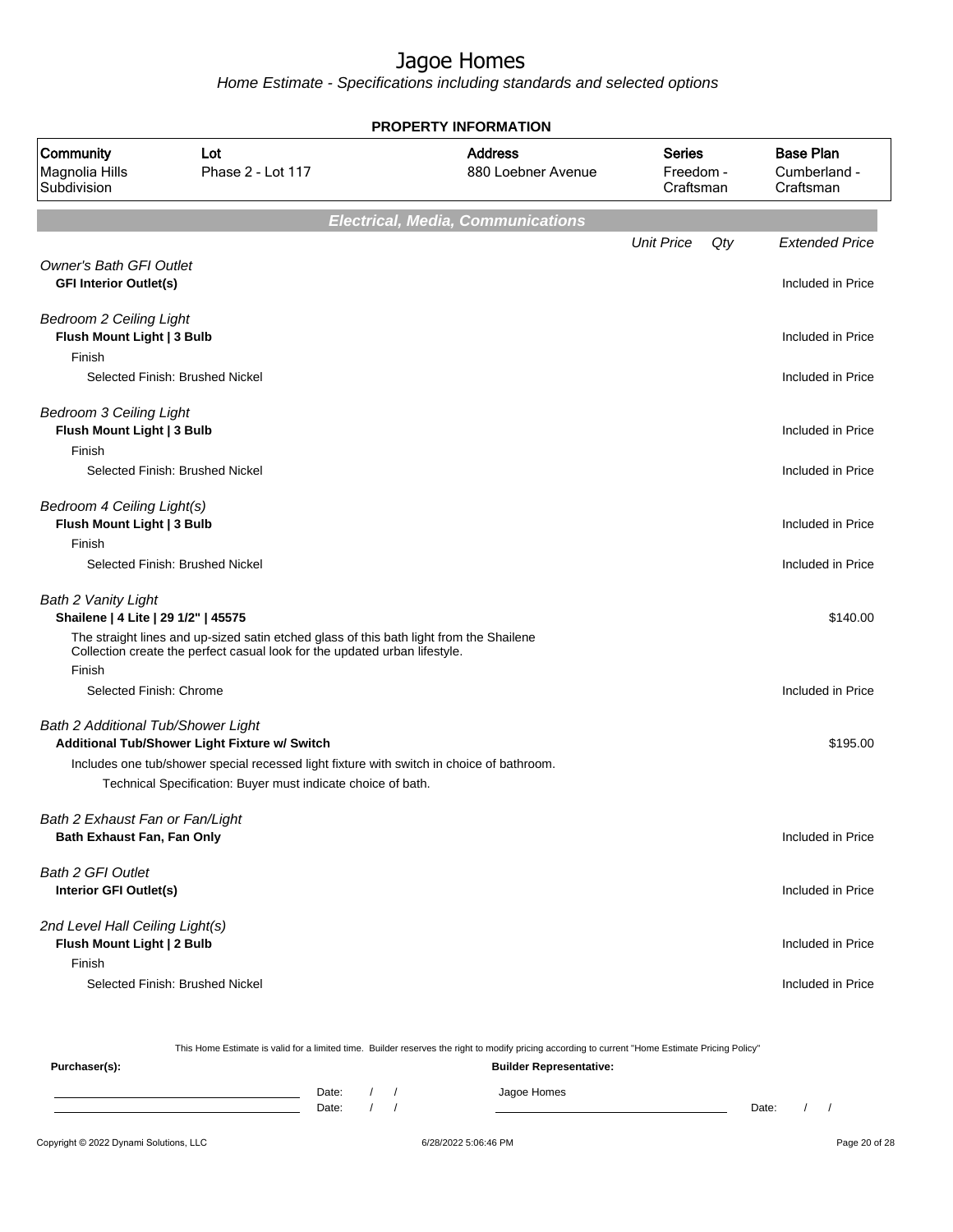| <b>PROPERTY INFORMATION</b>                                             |                                                                                                                                         |            |                        |                                                                                                                                                                                                  |                                         |     |                                               |  |
|-------------------------------------------------------------------------|-----------------------------------------------------------------------------------------------------------------------------------------|------------|------------------------|--------------------------------------------------------------------------------------------------------------------------------------------------------------------------------------------------|-----------------------------------------|-----|-----------------------------------------------|--|
| <b>Community</b><br>Magnolia Hills<br>Subdivision                       | Lot<br>Phase 2 - Lot 117                                                                                                                |            |                        | <b>Address</b><br>880 Loebner Avenue                                                                                                                                                             | <b>Series</b><br>Freedom -<br>Craftsman |     | <b>Base Plan</b><br>Cumberland -<br>Craftsman |  |
|                                                                         |                                                                                                                                         |            |                        | <b>Electrical, Media, Communications</b>                                                                                                                                                         |                                         |     |                                               |  |
|                                                                         |                                                                                                                                         |            |                        |                                                                                                                                                                                                  | <b>Unit Price</b>                       | Qty | <b>Extended Price</b>                         |  |
| Loft Ceiling Light(s)                                                   | Ceiling Fan 52" Kichler Pro Select #330017, w/Bowl LED Light                                                                            |            |                        |                                                                                                                                                                                                  |                                         |     | \$290.00                                      |  |
| Color                                                                   | Selected Color: Brushed Nickel w/Silver Blades                                                                                          |            |                        |                                                                                                                                                                                                  |                                         |     | Included in Price                             |  |
| <b>Stairway Ceiling Lighting</b><br><b>Recessed Lighting (Per Plan)</b> |                                                                                                                                         |            |                        |                                                                                                                                                                                                  |                                         |     | Included in Price                             |  |
| <b>Stairway Additional Lighting</b><br><b>Switches</b>                  |                                                                                                                                         |            |                        | Pass & Seymour Additional Stairway Lighting, NTLFULL-WCC6, 2" x 3" (3) Step Lights, (2)                                                                                                          |                                         |     | \$465.00                                      |  |
|                                                                         | builder per plan. White Only. LED Light. HORIZONTAL INSTALL                                                                             |            |                        | Addition of three step lights and two switches to the stairway. Location will be determined by                                                                                                   |                                         |     |                                               |  |
|                                                                         | levels: Off, Ultra Low, Low, Medium, High                                                                                               |            |                        | Full Night Light, Adjustable Light Levels. WHITE. Press face to cycle thru the following light                                                                                                   |                                         |     |                                               |  |
| Garage Ceiling Light(s)<br>Keyless (2)                                  |                                                                                                                                         |            |                        |                                                                                                                                                                                                  |                                         |     | Included in Price                             |  |
| Garage Opener<br><b>Garage Door Opener Pre-Wire</b>                     |                                                                                                                                         |            |                        |                                                                                                                                                                                                  |                                         |     | Included in Price                             |  |
| Garage Exterior Light                                                   | Coach Light Kichler #49926 BKT Capanna                                                                                                  |            |                        |                                                                                                                                                                                                  |                                         |     | Included in Price                             |  |
|                                                                         | The 16" 1-light outdoor wall light from the Capanna™ collection features waterfall glass.                                               |            |                        |                                                                                                                                                                                                  |                                         |     |                                               |  |
| Height: 16.00"                                                          | Technical Specification: Width: 10.50"                                                                                                  |            |                        |                                                                                                                                                                                                  |                                         |     |                                               |  |
| Finish                                                                  |                                                                                                                                         |            |                        |                                                                                                                                                                                                  |                                         |     |                                               |  |
|                                                                         | Selected Finish: Textured Black                                                                                                         |            |                        |                                                                                                                                                                                                  |                                         |     | Included in Price                             |  |
| <b>Outside Retreat Light</b>                                            | Exterior Kichler Light #49924 Capanna                                                                                                   |            |                        |                                                                                                                                                                                                  |                                         |     | Included in Price                             |  |
|                                                                         | The 10.25" 1-light outdoor wall light from the Capanna (TM) collection gives the classic<br>transitional or arts & crafts architecture. |            |                        | lantern light a linear update. A textured black finish and squared edges, including a capstone<br>finial, combine with artful waterfall glass to create a style that works on homes with modern, |                                         |     |                                               |  |
| 6.50W X 10.25H<br>Finish                                                |                                                                                                                                         |            |                        |                                                                                                                                                                                                  |                                         |     |                                               |  |
|                                                                         | Selected Finish: Black Textured                                                                                                         |            |                        |                                                                                                                                                                                                  |                                         |     | Included in Price                             |  |
| <b>Attic Light</b><br><b>Attic Lights Keyless</b>                       |                                                                                                                                         |            |                        |                                                                                                                                                                                                  |                                         |     | Included in Price                             |  |
|                                                                         |                                                                                                                                         |            |                        | This Home Estimate is valid for a limited time. Builder reserves the right to modify pricing according to current "Home Estimate Pricing Policy"                                                 |                                         |     |                                               |  |
| Purchaser(s):                                                           |                                                                                                                                         |            |                        | <b>Builder Representative:</b>                                                                                                                                                                   |                                         |     |                                               |  |
|                                                                         | Date:<br><u> 1980 - Johann Barn, mars ann an t-Amhain an t-Amhain an t-Amhain an t-Amhain an t-Amhain an t-Amhain an t-A</u><br>Date:   | $\sqrt{ }$ | $\prime$<br>$\sqrt{ }$ | Jagoe Homes                                                                                                                                                                                      |                                         |     | $\frac{1}{2}$<br>Date:                        |  |
|                                                                         |                                                                                                                                         |            |                        |                                                                                                                                                                                                  |                                         |     |                                               |  |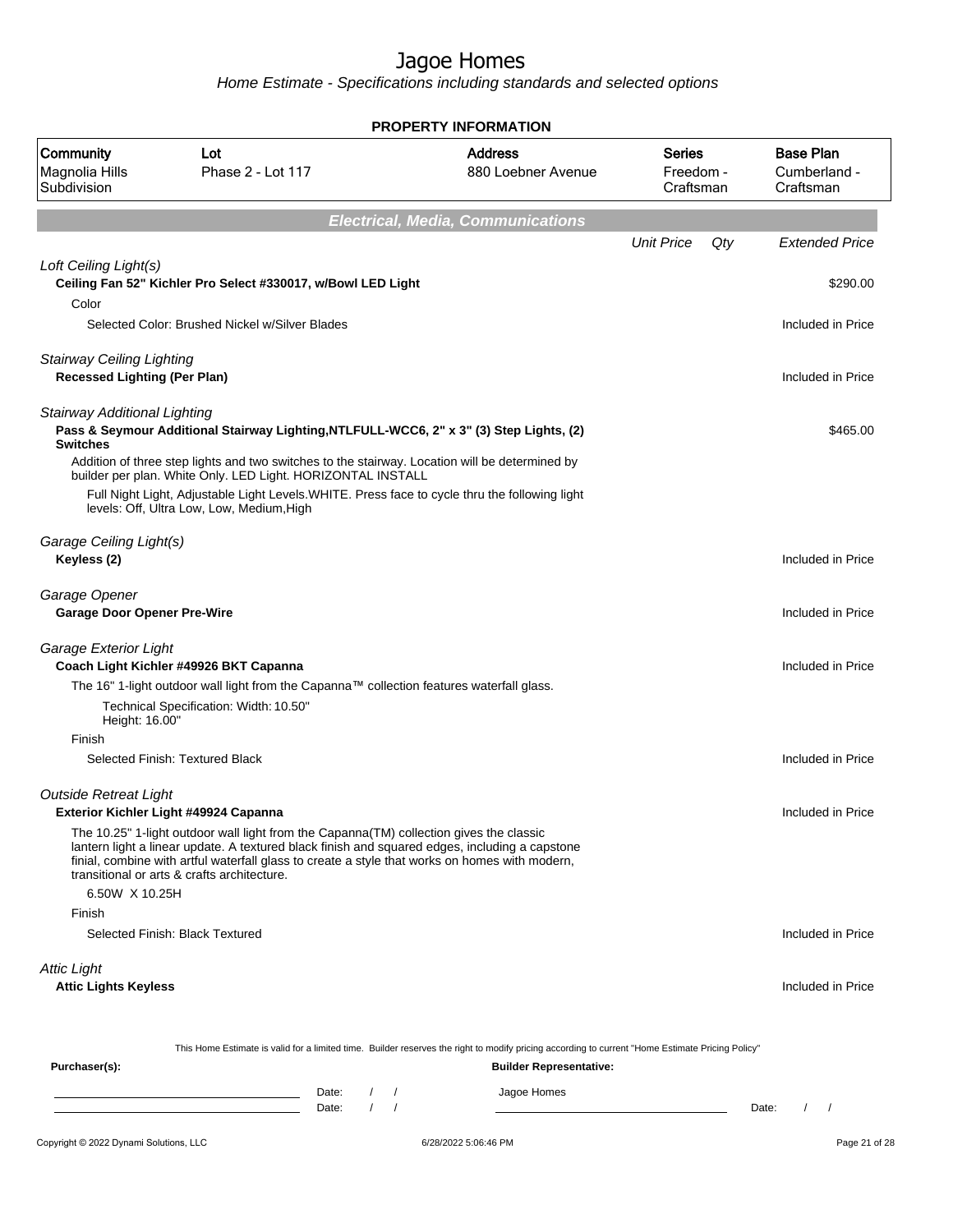|                                                                             |                                                                                                                                                                                                                          | <b>PROPERTY INFORMATION</b>                                                                                                                      |                                         |                                               |
|-----------------------------------------------------------------------------|--------------------------------------------------------------------------------------------------------------------------------------------------------------------------------------------------------------------------|--------------------------------------------------------------------------------------------------------------------------------------------------|-----------------------------------------|-----------------------------------------------|
| <b>Community</b><br>Magnolia Hills<br>Subdivision                           | Lot<br>Phase 2 - Lot 117                                                                                                                                                                                                 | <b>Address</b><br>880 Loebner Avenue                                                                                                             | <b>Series</b><br>Freedom -<br>Craftsman | <b>Base Plan</b><br>Cumberland -<br>Craftsman |
|                                                                             |                                                                                                                                                                                                                          | <b>Electrical, Media, Communications</b>                                                                                                         |                                         |                                               |
| <b>Front Door Doorbell Button</b><br>Doorbell Button at Front Door          |                                                                                                                                                                                                                          |                                                                                                                                                  | <b>Unit Price</b><br>Qty                | <b>Extended Price</b><br>Included in Price    |
| <b>Front Door Door Chime</b><br><b>Door Chime</b>                           |                                                                                                                                                                                                                          |                                                                                                                                                  |                                         | Included in Price                             |
| Color                                                                       | <b>Entire Home - Electrical Outlets and Switches</b><br>Electrical Outlets & Switches per Plan & Code                                                                                                                    |                                                                                                                                                  |                                         | Included in Price                             |
| Selected Color: White                                                       |                                                                                                                                                                                                                          |                                                                                                                                                  |                                         | Included in Price                             |
| Cable TV Outlets, RG6 wire<br><b>Telephone Interior Jacks</b>               | Entire Home - Cable TV/Phone Outlets (Qty 6 Total)                                                                                                                                                                       |                                                                                                                                                  | 5                                       | Included in Price<br>\$0.00                   |
| <b>Additional Cable TV Outlet</b>                                           | Entire Home - Additional Cable TV Outlet<br>Includes one additional cable television outlet to be installed in choice of location.                                                                                       |                                                                                                                                                  |                                         | \$80.00                                       |
|                                                                             | Entire Home - Braced and Wired for Future Ceiling Fan at Existing Ceiling Light<br>Light Location Braced and Wired for Future Ceiling Fan<br>Includes addition of bracing and box for ceiling fan addition with a switch |                                                                                                                                                  | \$115.00<br>3                           | \$345.00                                      |
| Fan                                                                         | Comments: Bed 2, 3, 4<br>Entire Home - Braced and Wired for Future Ceiling Fan with Switch<br>Light Outlet with 2 Switches, Capped with Plate Cover, Braced & Wired for Future Ceiling<br><b>Comments: Owner's</b>       |                                                                                                                                                  |                                         | \$200.00                                      |
| <b>Entire Home Electrical Service</b><br><b>Electrical Service 200 AMP</b>  | Includes 200 AMP electric service upgrade for the entire house.                                                                                                                                                          |                                                                                                                                                  |                                         | Included in Price                             |
| <b>Exterior Electrical Service</b><br><b>Electrical Service Underground</b> |                                                                                                                                                                                                                          |                                                                                                                                                  |                                         | Included in Price                             |
| <b>Smoke Detectors</b><br>Smoke Detectors, per plan                         |                                                                                                                                                                                                                          |                                                                                                                                                  |                                         | Included in Price                             |
| <b>Carbon Monoxide Detectors</b>                                            | Carbon Monoxide Detectors, per plan                                                                                                                                                                                      |                                                                                                                                                  |                                         | Included in Price                             |
|                                                                             |                                                                                                                                                                                                                          | This Home Estimate is valid for a limited time. Builder reserves the right to modify pricing according to current "Home Estimate Pricing Policy" |                                         |                                               |
| Purchaser(s):                                                               | Date:<br>$\sqrt{ }$<br>Date:                                                                                                                                                                                             | <b>Builder Representative:</b><br>Jagoe Homes<br>$\sqrt{ }$                                                                                      |                                         | $\frac{1}{2}$<br>Date:                        |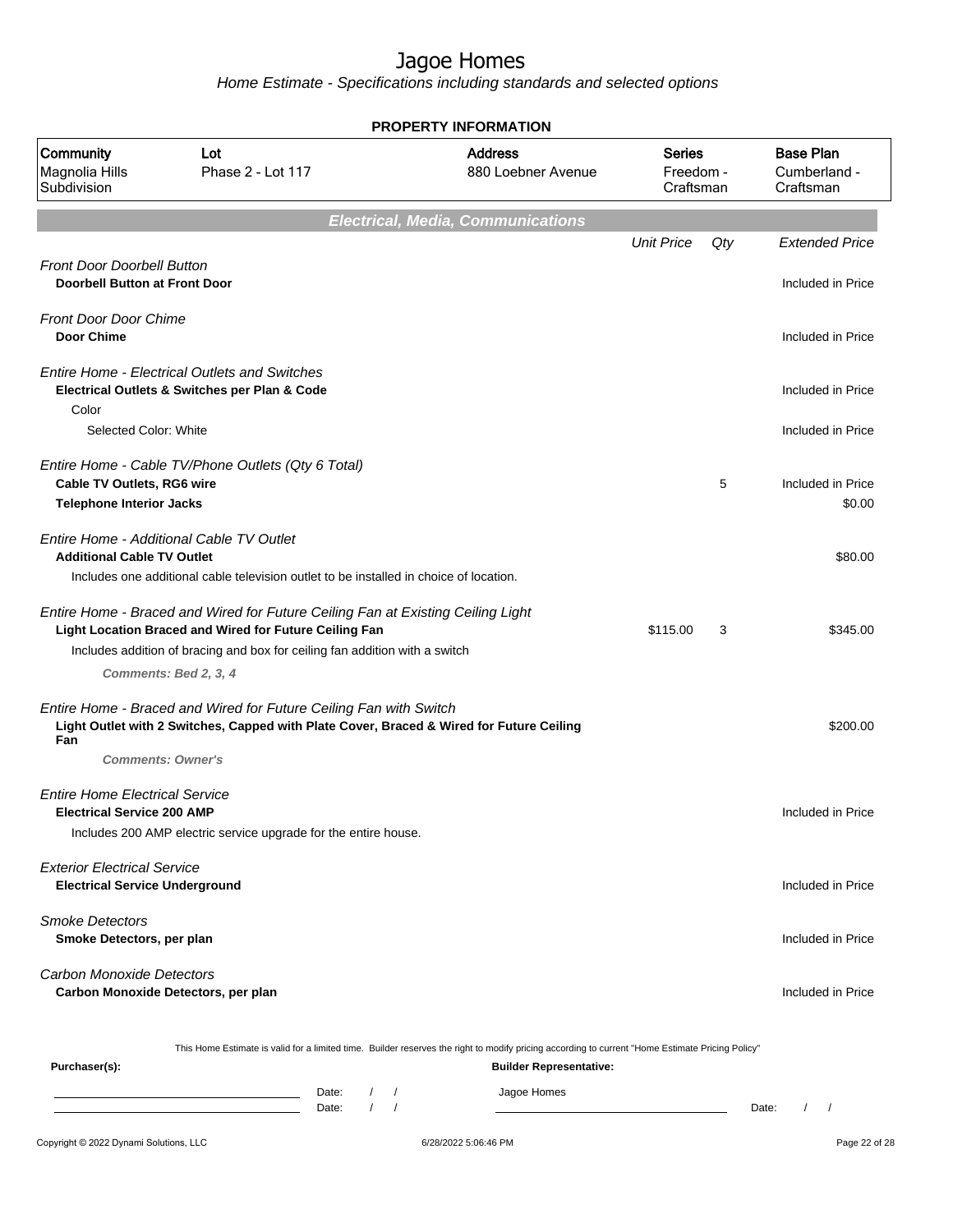|                                                                           |                                                                                                                                                                        | <b>PROPERTY INFORMATION</b>          |                                         |     |                                               |
|---------------------------------------------------------------------------|------------------------------------------------------------------------------------------------------------------------------------------------------------------------|--------------------------------------|-----------------------------------------|-----|-----------------------------------------------|
| Community<br>Magnolia Hills<br>Subdivision                                | Lot<br>Phase 2 - Lot 117                                                                                                                                               | <b>Address</b><br>880 Loebner Avenue | <b>Series</b><br>Freedom -<br>Craftsman |     | <b>Base Plan</b><br>Cumberland -<br>Craftsman |
|                                                                           |                                                                                                                                                                        | <b>HVAC</b>                          |                                         |     |                                               |
|                                                                           |                                                                                                                                                                        |                                      | <b>Unit Price</b>                       | Qty | <b>Extended Price</b>                         |
| <b>Entire Home Air Conditioner</b><br>14 Seer Air Conditioning System     | Up to 14 Seer Air Conditioning System                                                                                                                                  |                                      |                                         |     | Included in Price                             |
| <b>Entire Home Furnace</b>                                                | 92% Plus High Efficiency Gas Home Furnace<br>Includes 92% plus high efficiency gas home furnace<br>Builder makes no guarantee with respect to heating and cooling cost |                                      |                                         |     | Included in Price                             |
| <b>Entire Home Furnace Filter</b>                                         | Aprilaire Model 2000 Series Air Filter                                                                                                                                 |                                      |                                         |     | Included in Price                             |
| <b>Entire Home Thermostat</b><br><b>Programmable Thermostat</b>           |                                                                                                                                                                        |                                      |                                         |     | Included in Price                             |
| <b>Indoor Air Quality</b>                                                 | Honeywell Fresh Air Ventilation System                                                                                                                                 |                                      |                                         |     | Included in Price                             |
| <b>Entire Home Duct System</b><br><b>Flexible Duct</b>                    |                                                                                                                                                                        |                                      |                                         |     | Included in Price                             |
| Entire Home Return Air<br><b>Multiple Return Air Vents</b>                | One Return per Bedroom & One Central Return                                                                                                                            |                                      |                                         |     | Included in Price                             |
| Laundry Dryer Vent<br><b>Dryer Vent Vented to Outside</b>                 |                                                                                                                                                                        |                                      |                                         |     | Included in Price                             |
|                                                                           |                                                                                                                                                                        | <b>Floor Coverings</b>               |                                         |     |                                               |
|                                                                           |                                                                                                                                                                        |                                      | <b>Unit Price</b>                       | Qty | <b>Extended Price</b>                         |
| <b>Entire Home Carpet Selection</b><br><b>Mohawk Carpet   Top Card II</b> | Our Proven Performer, Top Card II, offers colorfast and consistent solution dyed Everstrand<br>polyester fiber with a 15 yr Manufacturer Warranty.                     |                                      |                                         |     | Included in Price                             |
| Color                                                                     | Selected Color: 945 London Fog                                                                                                                                         |                                      |                                         |     | Included in Price                             |
| <b>Entire Home Carpet Pad</b><br>6# Carpet Pad                            |                                                                                                                                                                        |                                      |                                         |     | Included in Price                             |
|                                                                           |                                                                                                                                                                        |                                      |                                         |     |                                               |

|               |       |                                |  | This Home Estimate is valid for a limited time. Builder reserves the right to modify pricing according to current "Home Estimate Pricing Policy" |       |  |  |  |  |  |  |
|---------------|-------|--------------------------------|--|--------------------------------------------------------------------------------------------------------------------------------------------------|-------|--|--|--|--|--|--|
| Purchaser(s): |       | <b>Builder Representative:</b> |  |                                                                                                                                                  |       |  |  |  |  |  |  |
|               | Date: |                                |  | Jagoe Homes                                                                                                                                      |       |  |  |  |  |  |  |
|               | Date: |                                |  |                                                                                                                                                  | Date: |  |  |  |  |  |  |
|               |       |                                |  |                                                                                                                                                  |       |  |  |  |  |  |  |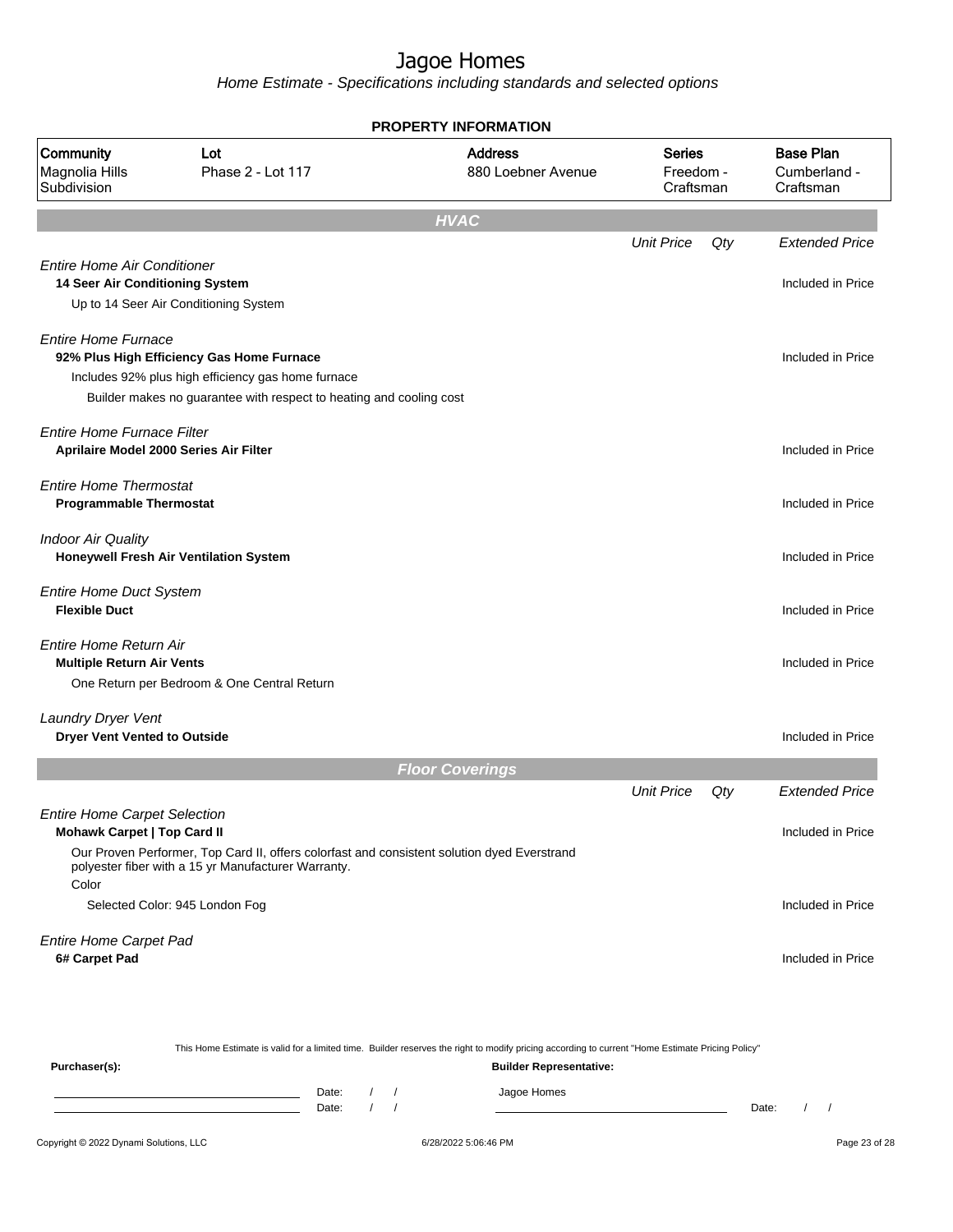Home Estimate - Specifications including standards and selected options

| <b>PROPERTY INFORMATION</b>                |                                                                                                                                                |                                      |                                  |     |                                               |  |  |  |
|--------------------------------------------|------------------------------------------------------------------------------------------------------------------------------------------------|--------------------------------------|----------------------------------|-----|-----------------------------------------------|--|--|--|
| Community<br>Magnolia Hills<br>Subdivision | Lot<br>Phase 2 - Lot 117                                                                                                                       | <b>Address</b><br>880 Loebner Avenue | Series<br>Freedom -<br>Craftsman |     | <b>Base Plan</b><br>Cumberland -<br>Craftsman |  |  |  |
|                                            |                                                                                                                                                | <b>Floor Coverings</b>               |                                  |     |                                               |  |  |  |
|                                            |                                                                                                                                                |                                      | <b>Unit Price</b>                | Qty | <b>Extended Price</b>                         |  |  |  |
| <b>Family Room</b>                         |                                                                                                                                                |                                      |                                  |     |                                               |  |  |  |
|                                            | Luxury Vinyl Plank   Mohawk Arrington<br>Mohawk's Arrington offers a water-resistant construction, comfort underfoot, and high                 |                                      |                                  |     | \$655.00                                      |  |  |  |
|                                            | resistance to dents and scratches in a hardwood look.                                                                                          |                                      |                                  |     |                                               |  |  |  |
| Color                                      |                                                                                                                                                |                                      |                                  |     |                                               |  |  |  |
|                                            | Selected Color: Gauntlet Gray AU896                                                                                                            |                                      |                                  |     | Included in Price                             |  |  |  |
| Direction                                  |                                                                                                                                                |                                      |                                  |     |                                               |  |  |  |
|                                            | Selected Direction: Side to Side                                                                                                               |                                      |                                  |     | Included in Price                             |  |  |  |
| Foyer/Foyer Closet(s)                      |                                                                                                                                                |                                      |                                  |     |                                               |  |  |  |
|                                            | <b>Luxury Vinyl Plank   Mohawk Arrington</b>                                                                                                   |                                      |                                  |     | Included in Price                             |  |  |  |
|                                            | Mohawk's Arrington offers a water-resistant construction, comfort underfoot, and high<br>resistance to dents and scratches in a hardwood look. |                                      |                                  |     |                                               |  |  |  |
| Color                                      |                                                                                                                                                |                                      |                                  |     |                                               |  |  |  |
|                                            | Selected Color: Gauntlet Gray AU896                                                                                                            |                                      |                                  |     | Included in Price                             |  |  |  |
| Direction                                  |                                                                                                                                                |                                      |                                  |     |                                               |  |  |  |
|                                            | Selected Direction: Side to Side                                                                                                               |                                      |                                  |     | Included in Price                             |  |  |  |
| <b>Owner's Bath Flooring</b>               |                                                                                                                                                |                                      |                                  |     |                                               |  |  |  |
|                                            | Luxury Vinyl Plank   Mohawk Arrington                                                                                                          |                                      |                                  |     | Included in Price                             |  |  |  |
|                                            | Mohawk's Arrington offers a water-resistant construction, comfort underfoot, and high<br>resistance to dents and scratches in a hardwood look. |                                      |                                  |     |                                               |  |  |  |
| Color                                      |                                                                                                                                                |                                      |                                  |     |                                               |  |  |  |
|                                            | Selected Color: Gauntlet Gray AU896                                                                                                            |                                      |                                  |     | Included in Price                             |  |  |  |
| Direction                                  |                                                                                                                                                |                                      |                                  |     |                                               |  |  |  |
|                                            | Selected Direction: Side to Side                                                                                                               |                                      |                                  |     | Included in Price                             |  |  |  |
| Kitchen/Dining Area/Back Hall              |                                                                                                                                                |                                      |                                  |     |                                               |  |  |  |
|                                            | Luxury Vinyl Plank   Mohawk Arrington                                                                                                          |                                      |                                  |     | Included in Price                             |  |  |  |
|                                            | Mohawk's Arrington offers a water-resistant construction, comfort underfoot, and high<br>resistance to dents and scratches in a hardwood look. |                                      |                                  |     |                                               |  |  |  |
| Color                                      |                                                                                                                                                |                                      |                                  |     |                                               |  |  |  |
|                                            | Selected Color: Gauntlet Gray AU896                                                                                                            |                                      |                                  |     | Included in Price                             |  |  |  |
| Direction                                  |                                                                                                                                                |                                      |                                  |     |                                               |  |  |  |
|                                            | Selected Direction: Side to Side                                                                                                               |                                      |                                  |     | Included in Price                             |  |  |  |
|                                            |                                                                                                                                                |                                      |                                  |     |                                               |  |  |  |

This Home Estimate is valid for a limited time. Builder reserves the right to modify pricing according to current "Home Estimate Pricing Policy"

**Purchaser(s): Builder Representative:** Date: / / Jagoe Homes<br>Date: / / Jagoe Homes Date: / / **Date: / / 2006** Date: / / / Date: / / /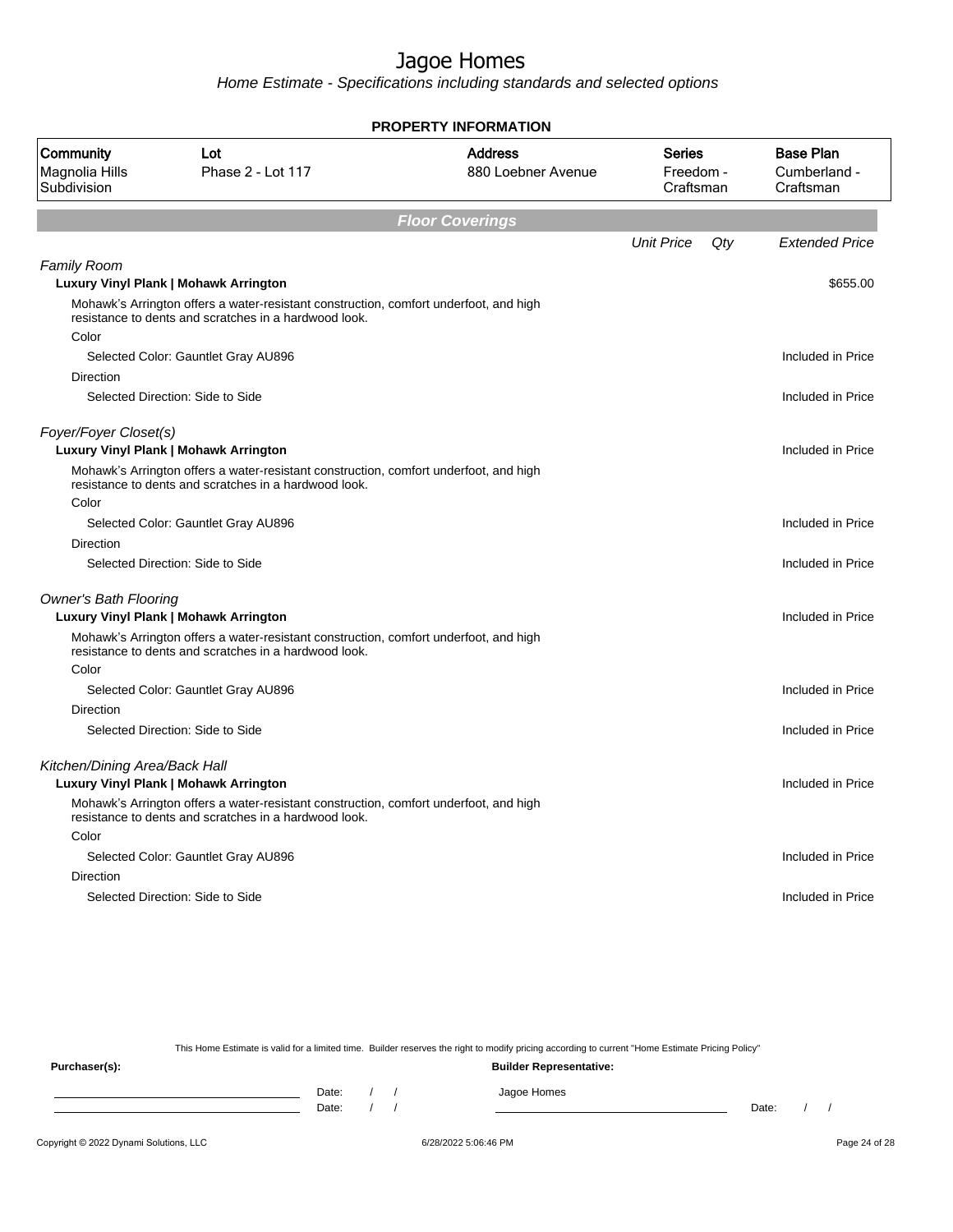Home Estimate - Specifications including standards and selected options

|                                            |                                                                                                                                                | <b>PROPERTY INFORMATION</b>          |                                         |     |                                               |
|--------------------------------------------|------------------------------------------------------------------------------------------------------------------------------------------------|--------------------------------------|-----------------------------------------|-----|-----------------------------------------------|
| Community<br>Magnolia Hills<br>Subdivision | Lot<br>Phase 2 - Lot 117                                                                                                                       | <b>Address</b><br>880 Loebner Avenue | <b>Series</b><br>Freedom -<br>Craftsman |     | <b>Base Plan</b><br>Cumberland -<br>Craftsman |
|                                            |                                                                                                                                                | <b>Floor Coverings</b>               |                                         |     |                                               |
|                                            |                                                                                                                                                |                                      | <b>Unit Price</b>                       | Qty | <b>Extended Price</b>                         |
| <b>Bath 2 Flooring</b>                     |                                                                                                                                                |                                      |                                         |     |                                               |
|                                            | Luxury Vinyl Plank   Mohawk Arrington                                                                                                          |                                      |                                         |     | Included in Price                             |
|                                            | Mohawk's Arrington offers a water-resistant construction, comfort underfoot, and high<br>resistance to dents and scratches in a hardwood look. |                                      |                                         |     |                                               |
| Color                                      |                                                                                                                                                |                                      |                                         |     |                                               |
|                                            | Selected Color: Gauntlet Gray AU896                                                                                                            |                                      |                                         |     | Included in Price                             |
| Direction                                  |                                                                                                                                                |                                      |                                         |     |                                               |
|                                            | Selected Direction: Side to Side                                                                                                               |                                      |                                         |     | Included in Price                             |
| <b>Powder Room Flooring</b>                | Luxury Vinyl Plank   Mohawk Arrington                                                                                                          |                                      |                                         |     | Included in Price                             |
|                                            | Mohawk's Arrington offers a water-resistant construction, comfort underfoot, and high<br>resistance to dents and scratches in a hardwood look. |                                      |                                         |     |                                               |
| Color                                      |                                                                                                                                                |                                      |                                         |     |                                               |
|                                            | Selected Color: Gauntlet Gray AU896                                                                                                            |                                      |                                         |     | Included in Price                             |
| <b>Direction</b>                           |                                                                                                                                                |                                      |                                         |     |                                               |
|                                            | Selected Direction: Side to Side                                                                                                               |                                      |                                         |     | Included in Price                             |
| <b>Laundry Flooring</b>                    |                                                                                                                                                |                                      |                                         |     |                                               |
|                                            | Luxury Vinyl Plank   Mohawk Arrington                                                                                                          |                                      |                                         |     | Included in Price                             |
|                                            | Mohawk's Arrington offers a water-resistant construction, comfort underfoot, and high<br>resistance to dents and scratches in a hardwood look. |                                      |                                         |     |                                               |
| Color                                      |                                                                                                                                                |                                      |                                         |     |                                               |
|                                            | Selected Color: Gauntlet Gray AU896                                                                                                            |                                      |                                         |     | Included in Price                             |
| Direction                                  |                                                                                                                                                |                                      |                                         |     |                                               |
|                                            | Selected Direction: Side to Side                                                                                                               |                                      |                                         |     | Included in Price                             |
|                                            |                                                                                                                                                | <b>Shelving</b>                      |                                         |     |                                               |
|                                            |                                                                                                                                                |                                      | <b>Unit Price</b>                       | Qty | <b>Extended Price</b>                         |
| <b>Owner's Closet Shelf &amp; Rod</b>      |                                                                                                                                                |                                      |                                         |     |                                               |
|                                            | Closet Shelf 12" Shelf & Rod - 2 Runs Width of Closet - Supported 2'0" O.C. Vented                                                             |                                      |                                         |     | Included in Price                             |
| Long Garment Hanging                       |                                                                                                                                                |                                      |                                         |     |                                               |
|                                            | Selected Long Garment Hanging: None                                                                                                            |                                      |                                         |     | Included in Price                             |
| <b>Standard Hanging</b>                    |                                                                                                                                                |                                      |                                         |     |                                               |
|                                            | Selected Standard Hanging: Standard Hanging (42" & 84")                                                                                        |                                      |                                         |     | Included in Price                             |

This Home Estimate is valid for a limited time. Builder reserves the right to modify pricing according to current "Home Estimate Pricing Policy"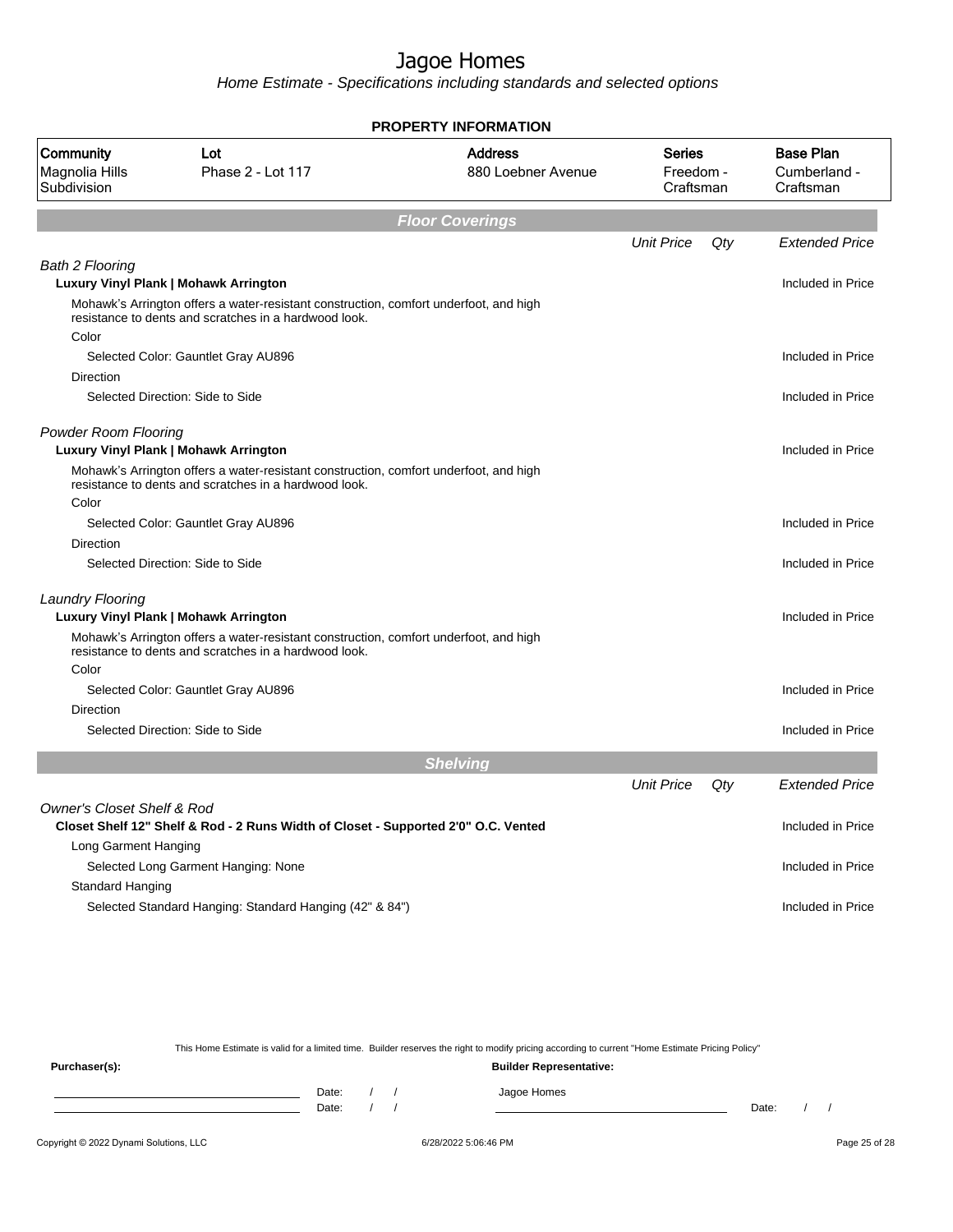|                                                                  |                                                                                                                                                                   | PROPERTY INFORMATION                                                                                                                                                               |                                  |        |                                               |
|------------------------------------------------------------------|-------------------------------------------------------------------------------------------------------------------------------------------------------------------|------------------------------------------------------------------------------------------------------------------------------------------------------------------------------------|----------------------------------|--------|-----------------------------------------------|
| Community<br>Magnolia Hills<br>Subdivision                       | Lot<br>Phase 2 - Lot 117                                                                                                                                          | <b>Address</b><br>880 Loebner Avenue                                                                                                                                               | Series<br>Freedom -<br>Craftsman |        | <b>Base Plan</b><br>Cumberland -<br>Craftsman |
|                                                                  |                                                                                                                                                                   | <b>Shelving</b>                                                                                                                                                                    |                                  |        |                                               |
|                                                                  |                                                                                                                                                                   |                                                                                                                                                                                    | <b>Unit Price</b>                | Qty    | <b>Extended Price</b>                         |
| Bedroom 2 Closet Shelf & Rod                                     | Closet Shelf 12" Shelf & Rod - 2 Runs Width of Closet - Supported 2'0" O.C. Vented                                                                                |                                                                                                                                                                                    |                                  |        | Included in Price                             |
| Long Garment Hanging<br>Standard Hanging                         | Selected Long Garment Hanging: None                                                                                                                               |                                                                                                                                                                                    |                                  |        | Included in Price                             |
|                                                                  | Selected Standard Hanging: Standard Hanging (42" & 84")                                                                                                           |                                                                                                                                                                                    |                                  |        | Included in Price                             |
| Bedroom 3 Closet Shelf & Rod<br>Long Garment Hanging             | Closet Shelf 12" Shelf & Rod - 2 Runs Width of Closet - Supported 2'0" O.C. Vented                                                                                |                                                                                                                                                                                    |                                  |        | Included in Price                             |
| Standard Hanging                                                 | Selected Long Garment Hanging: None                                                                                                                               |                                                                                                                                                                                    |                                  |        | Included in Price                             |
|                                                                  | Selected Standard Hanging: Standard Hanging (42" & 84")                                                                                                           |                                                                                                                                                                                    |                                  |        | Included in Price                             |
| Bedroom 4 Closet Shelf & Rod<br>Long Garment Hanging             | Closet Shelf 12" Shelf & Rod - 2 Runs Width of Closet - Supported 2'0" O.C. Vented                                                                                |                                                                                                                                                                                    |                                  |        | Included in Price                             |
|                                                                  | Selected Long Garment Hanging: None                                                                                                                               |                                                                                                                                                                                    |                                  |        | Included in Price                             |
| Standard Hanging                                                 | Selected Standard Hanging: Standard Hanging (42" & 84")                                                                                                           |                                                                                                                                                                                    |                                  |        | Included in Price                             |
| <b>Entire Home Storage Shelf</b>                                 | Storage Shelf 12" and 16" deep- Vented (per plan)                                                                                                                 |                                                                                                                                                                                    |                                  |        | Included in Price                             |
|                                                                  |                                                                                                                                                                   | <b>Foundations</b>                                                                                                                                                                 |                                  |        |                                               |
| <b>Entire Home Footing Size</b><br>19" Wide x 8" Deep, 3000 psi, |                                                                                                                                                                   |                                                                                                                                                                                    | <b>Unit Price</b>                | Qty    | <b>Extended Price</b><br>\$0.00               |
|                                                                  |                                                                                                                                                                   |                                                                                                                                                                                    |                                  |        |                                               |
|                                                                  |                                                                                                                                                                   | Framing                                                                                                                                                                            | <b>Unit Price</b>                | $Q$ ty | <b>Extended Price</b>                         |
| Fntire Home 2 x 4 Wall Studs<br>Studs 2 x 4 @ 16" oc, SPF Grade  |                                                                                                                                                                   |                                                                                                                                                                                    |                                  |        | Included in Price                             |
| Entire Home 2 x 6 Wall Studs                                     | Studs 2 x 6 @ 24" oc, SPF Grade (Per Plan)                                                                                                                        |                                                                                                                                                                                    |                                  |        | Included in Price                             |
| <b>Entire Home Exterior Wall Sheathing</b>                       | Exterior Wall Sheathing (7/16" OSB &/or 1/2" Styrofoam)                                                                                                           |                                                                                                                                                                                    |                                  |        | Included in Price                             |
| Purchaser(s):                                                    |                                                                                                                                                                   | This Home Estimate is valid for a limited time. Builder reserves the right to modify pricing according to current "Home Estimate Pricing Policy"<br><b>Builder Representative:</b> |                                  |        |                                               |
|                                                                  | Date:<br>$\sqrt{2}$<br><u> 1989 - Johann Barn, mars ann an t-Amhair an t-Amhair an t-Amhair an t-Amhair an t-Amhair an t-Amhair an t-Amh</u><br>$\prime$<br>Date: | Jagoe Homes<br>$\sqrt{ }$<br>$\sqrt{ }$                                                                                                                                            |                                  |        | $\prime$<br>Date:<br>$\sqrt{2}$               |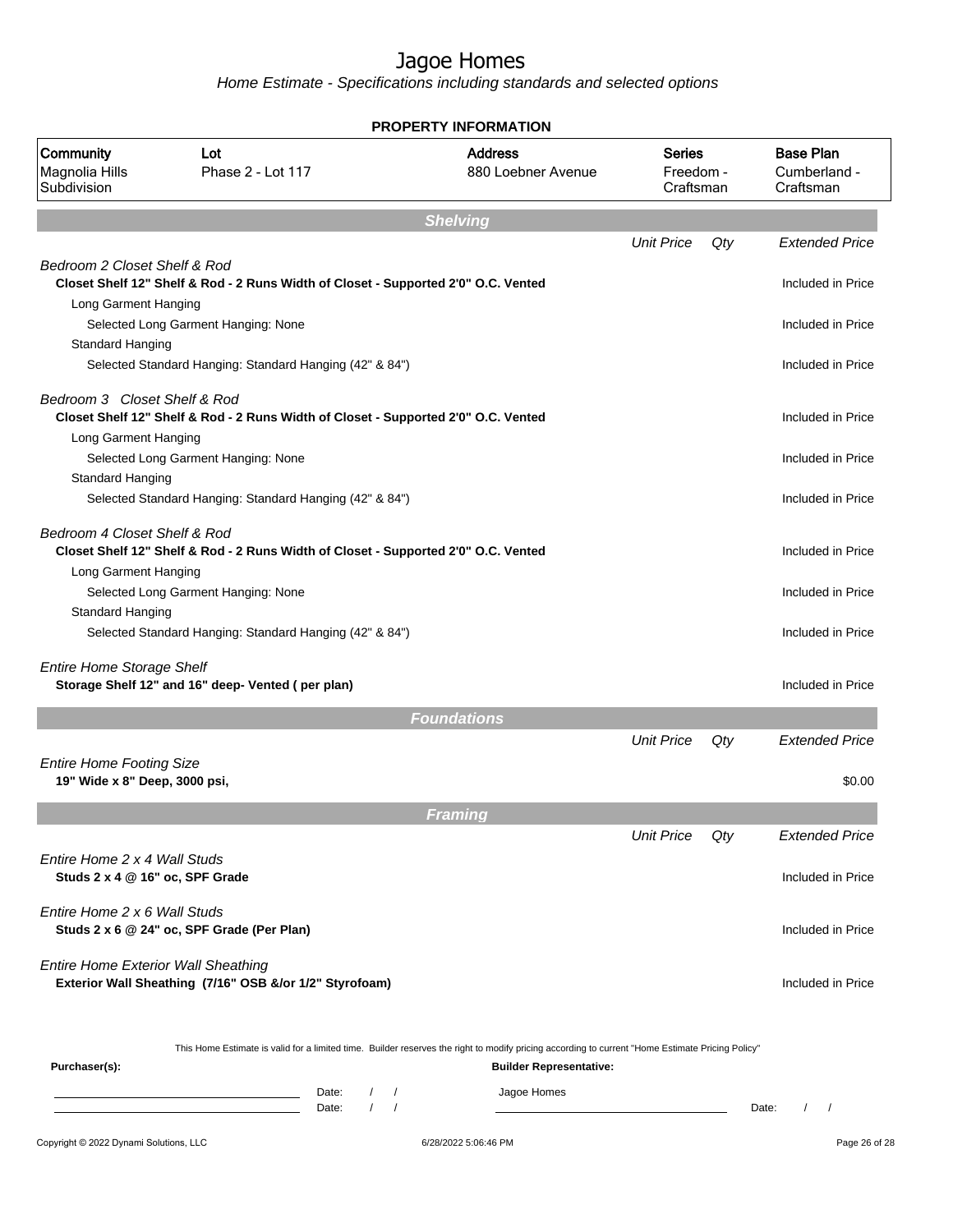|                                                                                                      |                                                                                                                                                                    | <b>PROPERTY INFORMATION</b>                                                                                                                                                                |                                               |                                         |       |                                                      |
|------------------------------------------------------------------------------------------------------|--------------------------------------------------------------------------------------------------------------------------------------------------------------------|--------------------------------------------------------------------------------------------------------------------------------------------------------------------------------------------|-----------------------------------------------|-----------------------------------------|-------|------------------------------------------------------|
| Community<br>Magnolia Hills<br>Subdivision                                                           | Lot<br>Phase 2 - Lot 117                                                                                                                                           |                                                                                                                                                                                            | <b>Address</b><br>880 Loebner Avenue          | <b>Series</b><br>Freedom -<br>Craftsman |       | <b>Base Plan</b><br>Cumberland -<br>Craftsman        |
|                                                                                                      |                                                                                                                                                                    | <b>Framing</b>                                                                                                                                                                             |                                               |                                         |       |                                                      |
| <b>Exterior Wall Covering House Wrap</b>                                                             | Entire Home Exterior Wall House Wrap                                                                                                                               |                                                                                                                                                                                            |                                               | <b>Unit Price</b>                       | Qty   | <b>Extended Price</b><br>Included in Price           |
| <b>Entire Home Foundation Plates</b>                                                                 | Foundation Plates treated yellow pine                                                                                                                              |                                                                                                                                                                                            |                                               |                                         |       | Included in Price                                    |
|                                                                                                      | Entire Home - Sub Floor (Where Applicable)<br>Sub Floor 3/4" OSB T&G, glued & screwed or nailed                                                                    |                                                                                                                                                                                            |                                               |                                         |       | Included in Price                                    |
| Main Level Ceiling Heights<br>Interior Flat Ceiling Height 9'0"<br>Certain ceiling heights may vary. |                                                                                                                                                                    |                                                                                                                                                                                            |                                               |                                         |       | Included in Price                                    |
| Per Plan Roof Trusses<br><b>Roof Trusses</b>                                                         |                                                                                                                                                                    |                                                                                                                                                                                            |                                               |                                         |       | Included in Price                                    |
| <b>Roof Sheathing</b><br>Roof Sheathing 7/16" OSB                                                    |                                                                                                                                                                    |                                                                                                                                                                                            |                                               |                                         |       | Included in Price                                    |
| 2nd Level Ceiling Heights<br>Interior Flat Ceiling Height 8'0"<br>Certain ceiling heights may vary.  |                                                                                                                                                                    |                                                                                                                                                                                            |                                               |                                         |       | Included in Price                                    |
| 2nd Floor Floor System<br>14" I-Joists (Spacing per Mfg)                                             |                                                                                                                                                                    |                                                                                                                                                                                            |                                               |                                         |       | Included in Price                                    |
|                                                                                                      |                                                                                                                                                                    | <b>Landscaping &amp; Yard</b>                                                                                                                                                              |                                               |                                         |       |                                                      |
| <b>Exterior Lawn Sod</b><br>Basins)<br>Shrubs & Trees                                                | Sod All of Yard, Fescue & Bluegrass (Excludes Areas with Brush & Trees & Retention<br>Shrubs & Trees 5/18" shrubs, 3/3' upright shrubs, 1 tree and landscape mulch |                                                                                                                                                                                            |                                               | <b>Unit Price</b>                       | Qty   | <b>Extended Price</b><br>\$0.00<br>Included in Price |
|                                                                                                      |                                                                                                                                                                    |                                                                                                                                                                                            |                                               |                                         |       |                                                      |
|                                                                                                      |                                                                                                                                                                    | <b>Ventilation</b>                                                                                                                                                                         |                                               | <b>Unit Price</b>                       | Qty   | <b>Extended Price</b>                                |
| <b>Bath Vent Fans</b><br><b>Bath Fans Vented to Exterior</b>                                         |                                                                                                                                                                    |                                                                                                                                                                                            |                                               |                                         |       | Included in Price                                    |
| Purchaser(s):                                                                                        |                                                                                                                                                                    | This Home Estimate is valid for a limited time. Builder reserves the right to modify pricing according to current "Home Estimate Pricing Policy"<br>Date:<br>$\prime$<br>$\prime$<br>Date: | <b>Builder Representative:</b><br>Jagoe Homes |                                         | Date: | $\prime$<br>$\prime$                                 |
| Copyright © 2022 Dynami Solutions, LLC                                                               |                                                                                                                                                                    | 6/28/2022 5:06:46 PM                                                                                                                                                                       |                                               |                                         |       | Page 27 of 28                                        |